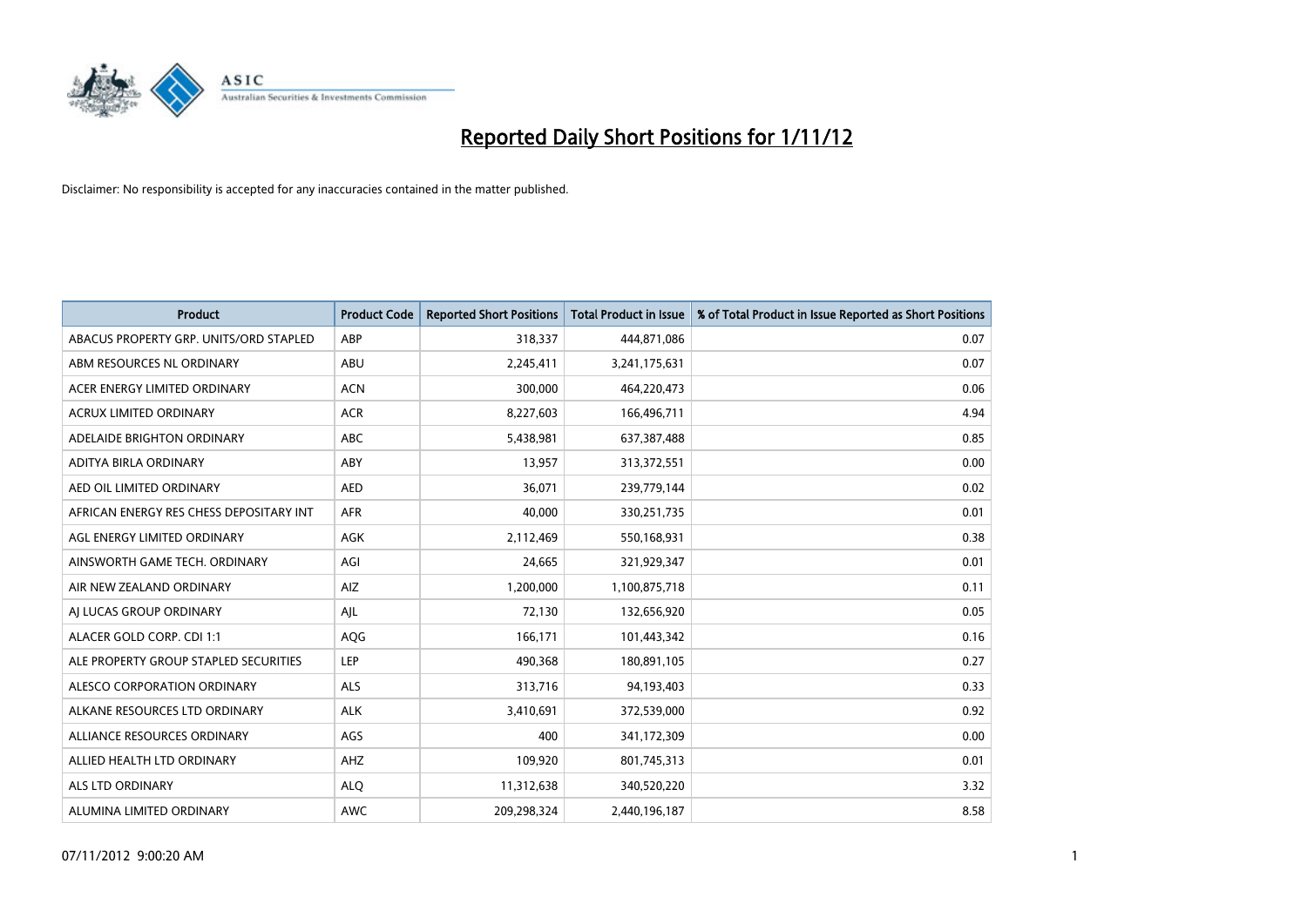

| <b>Product</b>                          | <b>Product Code</b> | <b>Reported Short Positions</b> | <b>Total Product in Issue</b> | % of Total Product in Issue Reported as Short Positions |
|-----------------------------------------|---------------------|---------------------------------|-------------------------------|---------------------------------------------------------|
| AMCOM TELECOMM, ORDINARY                | <b>AMM</b>          | 225,339                         | 244,541,792                   | 0.09                                                    |
| AMCOR LIMITED ORDINARY                  | <b>AMC</b>          | 3,061,088                       | 1,206,684,923                 | 0.25                                                    |
| AMP LIMITED ORDINARY                    | AMP                 | 8,716,630                       | 2,930,423,546                 | 0.30                                                    |
| AMPELLA MINING ORDINARY                 | <b>AMX</b>          | 5,465,857                       | 247,500,493                   | 2.21                                                    |
| ANGLOGOLD ASHANTI CDI 5:1               | AGG                 | 500                             | 89,207,765                    | 0.00                                                    |
| ANSELL LIMITED ORDINARY                 | <b>ANN</b>          | 4,540,706                       | 130,768,652                   | 3.47                                                    |
| ANTARES ENERGY LTD ORDINARY             | <b>AZZ</b>          | 571.136                         | 257,000,000                   | 0.22                                                    |
| ANZ BANKING GRP LTD ORDINARY            | ANZ                 | 6,901,142                       | 2,717,478,378                 | 0.25                                                    |
| APA GROUP STAPLED SECURITIES            | <b>APA</b>          | 12,073,589                      | 780,694,726                   | 1.55                                                    |
| APN NEWS & MEDIA ORDINARY               | <b>APN</b>          | 11,446,823                      | 661,526,586                   | 1.73                                                    |
| AQUARIUS PLATINUM. ORDINARY             | <b>AOP</b>          | 12,919,156                      | 486,851,336                   | 2.65                                                    |
| AQUILA RESOURCES ORDINARY               | <b>AQA</b>          | 8,072,030                       | 411,804,442                   | 1.96                                                    |
| ARAFURA RESOURCE LTD ORDINARY           | <b>ARU</b>          | 4,281,659                       | 396,004,144                   | 1.08                                                    |
| ARB CORPORATION ORDINARY                | ARP                 | 39.259                          | 72,481,302                    | 0.05                                                    |
| ARDENT LEISURE GROUP STAPLED SECURITIES | AAD                 | 102,824                         | 397,678,680                   | 0.03                                                    |
| ARGO INVESTMENTS ORDINARY               | <b>ARG</b>          | 105                             | 628,781,353                   | 0.00                                                    |
| ARISTOCRAT LEISURE ORDINARY             | <b>ALL</b>          | 20,685,125                      | 551,418,047                   | 3.75                                                    |
| ARRIUM LTD ORDINARY                     | ARI                 | 8,599,536                       | 1,351,527,328                 | 0.64                                                    |
| <b>ASCIANO LIMITED ORDINARY</b>         | <b>AIO</b>          | 4,455,707                       | 975,385,664                   | 0.46                                                    |
| ASG GROUP LIMITED ORDINARY              | <b>ASZ</b>          | 1,521,268                       | 182,756,104                   | 0.83                                                    |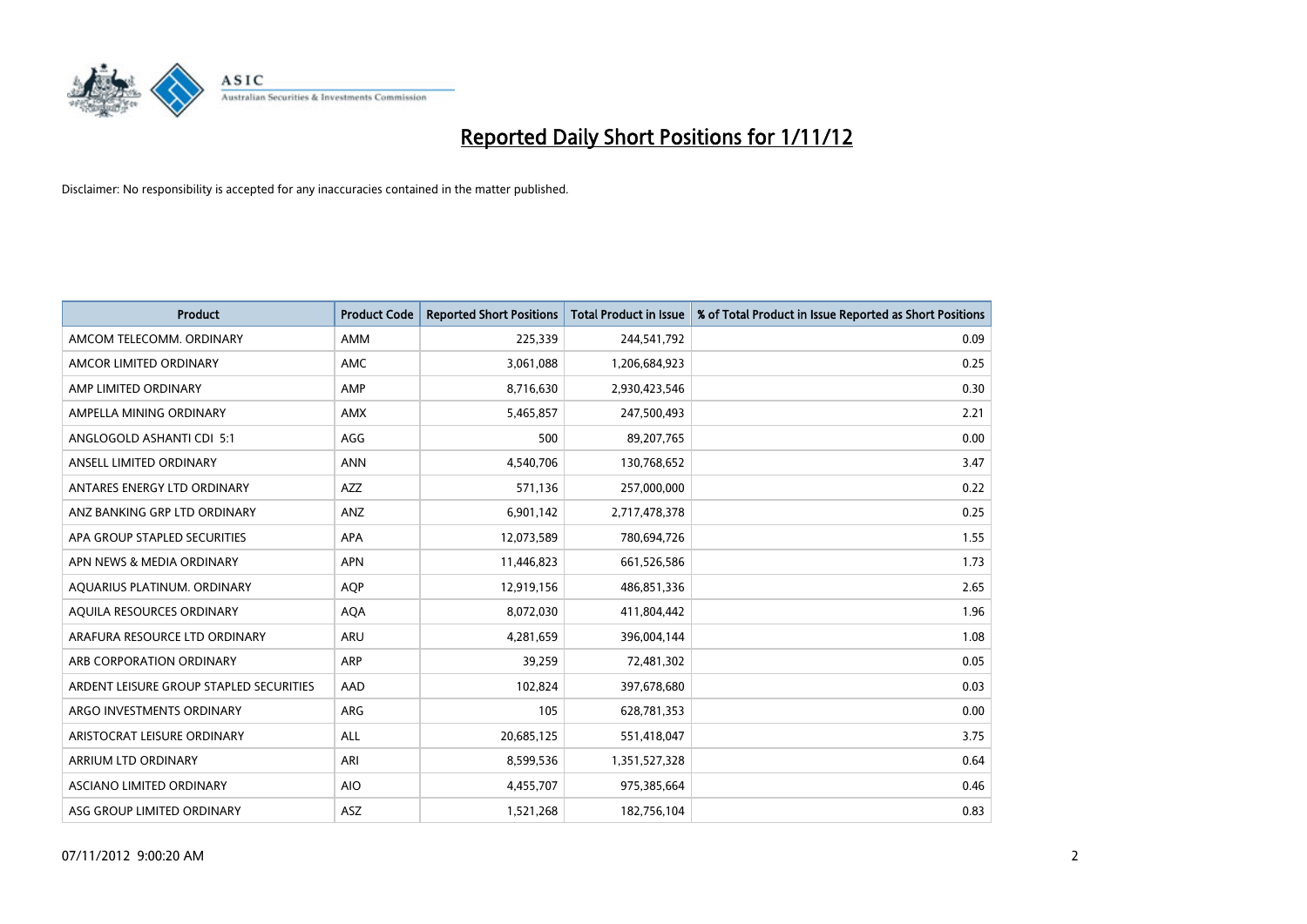

| <b>Product</b>                              | <b>Product Code</b> | <b>Reported Short Positions</b> | <b>Total Product in Issue</b> | % of Total Product in Issue Reported as Short Positions |
|---------------------------------------------|---------------------|---------------------------------|-------------------------------|---------------------------------------------------------|
| ASPEN GROUP ORD/UNITS STAPLED               | APZ                 | 323,080                         | 1,197,188,521                 | 0.03                                                    |
| ASPIRE MINING LTD ORDINARY                  | <b>AKM</b>          | 269,265                         | 620,594,556                   | 0.04                                                    |
| ASTRO JAP PROP GROUP STAPLED SECURITIES     | AJA                 | 2,554                           | 58,445,002                    | 0.00                                                    |
| ASX LIMITED ORDINARY                        | ASX                 | 3,418,329                       | 175,136,729                   | 1.95                                                    |
| ATLAS IRON LIMITED ORDINARY                 | <b>AGO</b>          | 12,044,100                      | 904,805,993                   | 1.33                                                    |
| AURORA OIL & GAS ORDINARY                   | <b>AUT</b>          | 5,220,432                       | 447,885,778                   | 1.17                                                    |
| AUSDRILL LIMITED ORDINARY                   | <b>ASL</b>          | 4,532,775                       | 304,763,954                   | 1.49                                                    |
| <b>AUSENCO LIMITED ORDINARY</b>             | <b>AAX</b>          | 826,809                         | 123,872,665                   | 0.67                                                    |
| AUSGOLD LIMITED ORDINARY                    | <b>AUC</b>          | 50,000                          | 153,902,750                   | 0.03                                                    |
| <b>AUSTAL LIMITED ORDINARY</b>              | ASB                 | 156,844                         | 190,674,573                   | 0.08                                                    |
| AUSTIN ENGINEERING ORDINARY                 | ANG                 | 321,098                         | 72,314,403                    | 0.44                                                    |
| <b>AUSTRALAND PROPERTY STAPLED SECURITY</b> | <b>ALZ</b>          | 491,821                         | 576,846,597                   | 0.09                                                    |
| AUSTRALIAN AGRICULT, ORDINARY               | <b>AAC</b>          | 664,938                         | 312,905,085                   | 0.21                                                    |
| AUSTRALIAN INFRASTR, UNITS/ORDINARY         | <b>AIX</b>          | 2,631,420                       | 620,733,944                   | 0.42                                                    |
| AUSTRALIAN PHARM. ORDINARY                  | API                 | 214,038                         | 488,115,883                   | 0.04                                                    |
| AUTOMOTIVE HOLDINGS ORDINARY                | AHE                 | 359                             | 260,579,682                   | 0.00                                                    |
| AVIENNINGS LIMITED ORDINARY                 | AVI                 | 175,000                         | 274,588,694                   | 0.06                                                    |
| AWE LIMITED ORDINARY                        | <b>AWE</b>          | 2,729,006                       | 521,871,941                   | 0.52                                                    |
| AZIMUTH RES LTD ORDINARY                    | <b>AZH</b>          | 1,122,547                       | 419,864,886                   | 0.27                                                    |
| <b>BANDANNA ENERGY ORDINARY</b>             | <b>BND</b>          | 9,667,695                       | 528,481,199                   | 1.83                                                    |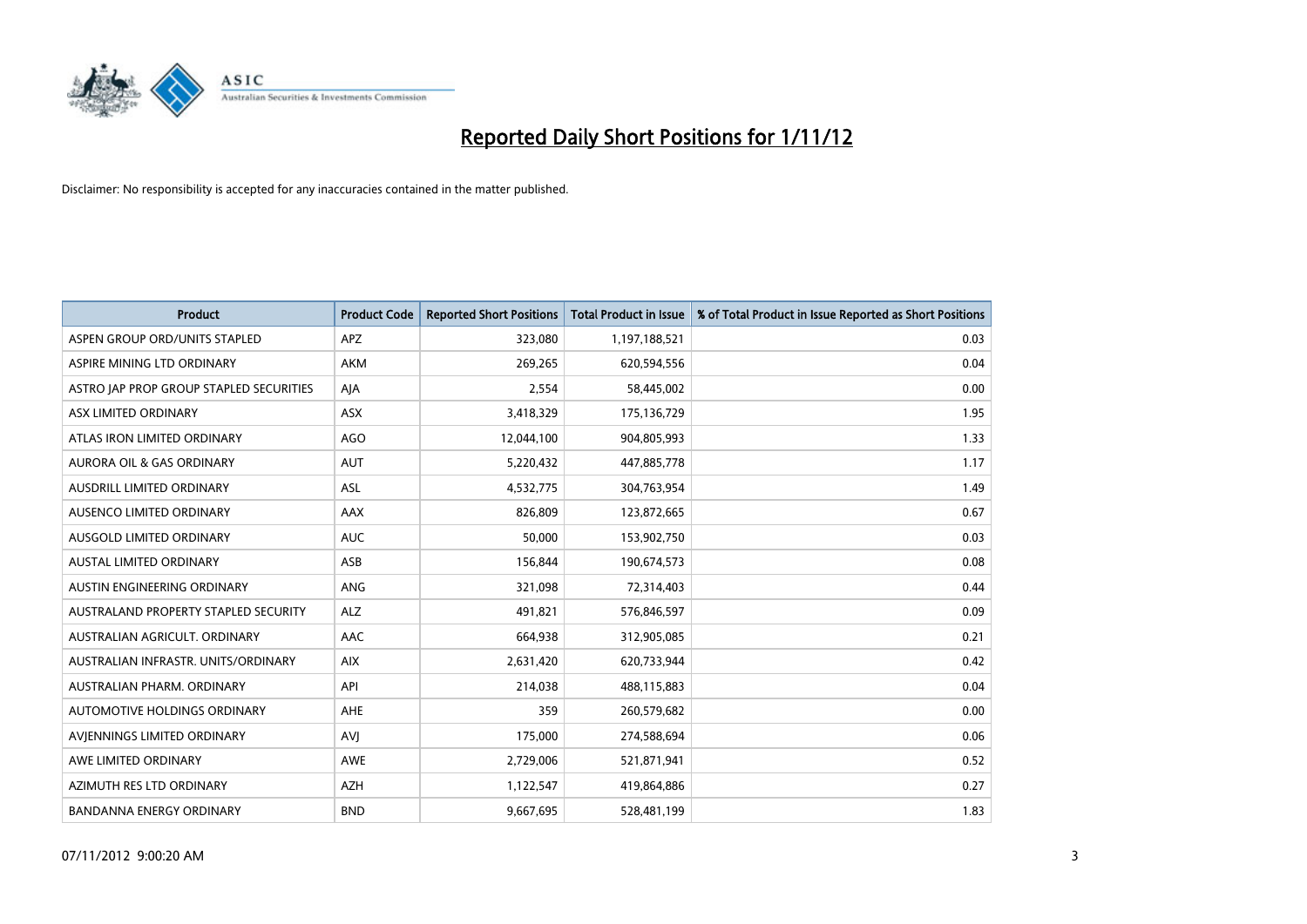

| <b>Product</b>                       | <b>Product Code</b> | <b>Reported Short Positions</b> | <b>Total Product in Issue</b> | % of Total Product in Issue Reported as Short Positions |
|--------------------------------------|---------------------|---------------------------------|-------------------------------|---------------------------------------------------------|
| BANK OF QUEENSLAND. ORDINARY         | <b>BOO</b>          | 9,177,626                       | 308,797,224                   | 2.97                                                    |
| <b>BASE RES LIMITED ORDINARY</b>     | <b>BSE</b>          | 464,606                         | 551,371,892                   | 0.08                                                    |
| <b>BATHURST RESOURCES ORDINARY</b>   | <b>BTU</b>          | 39,095,410                      | 696,747,997                   | 5.61                                                    |
| BC IRON LIMITED ORDINARY             | <b>BCI</b>          | 161,888                         | 103,861,000                   | 0.16                                                    |
| BEACH ENERGY LIMITED ORDINARY        | <b>BPT</b>          | 23,638,725                      | 1,263,677,572                 | 1.87                                                    |
| BEADELL RESOURCE LTD ORDINARY        | <b>BDR</b>          | 14,023,739                      | 740,204,752                   | 1.89                                                    |
| BENDIGO AND ADELAIDE ORDINARY        | <b>BEN</b>          | 9,863,013                       | 402,272,536                   | 2.45                                                    |
| BERKELEY RESOURCES ORDINARY          | <b>BKY</b>          | 179,585                         | 179,393,273                   | 0.10                                                    |
| <b>BHP BILLITON LIMITED ORDINARY</b> | <b>BHP</b>          | 8,742,812                       | 3,211,691,105                 | 0.27                                                    |
| <b>BILLABONG ORDINARY</b>            | <b>BBG</b>          | 7,563,338                       | 478,944,292                   | 1.58                                                    |
| <b>BIOTA HOLDINGS ORDINARY</b>       | <b>BTA</b>          | 4,907,745                       | 187,402,755                   | 2.62                                                    |
| <b>BLACKMORES LIMITED ORDINARY</b>   | <b>BKL</b>          | 323                             | 16,909,167                    | 0.00                                                    |
| <b>BLACKTHORN RESOURCES ORDINARY</b> | <b>BTR</b>          | 150,206                         | 164,285,950                   | 0.09                                                    |
| BLUESCOPE STEEL LTD ORDINARY         | <b>BSL</b>          | 13,546,129                      | 3,349,185,247                 | 0.40                                                    |
| <b>BOART LONGYEAR ORDINARY</b>       | <b>BLY</b>          | 4,453,059                       | 461,163,412                   | 0.97                                                    |
| BORAL LIMITED. ORDINARY              | <b>BLD</b>          | 50,533,085                      | 766,235,816                   | 6.59                                                    |
| <b>BRADKEN LIMITED ORDINARY</b>      | <b>BKN</b>          | 7,683,000                       | 169,240,662                   | 4.54                                                    |
| <b>BRAMBLES LIMITED ORDINARY</b>     | <b>BXB</b>          | 5,294,846                       | 1,555,255,034                 | 0.34                                                    |
| <b>BREVILLE GROUP LTD ORDINARY</b>   | <b>BRG</b>          | 793,170                         | 130,095,322                   | 0.61                                                    |
| BRICKWORKS LIMITED ORDINARY          | <b>BKW</b>          | 69,486                          | 147,818,132                   | 0.05                                                    |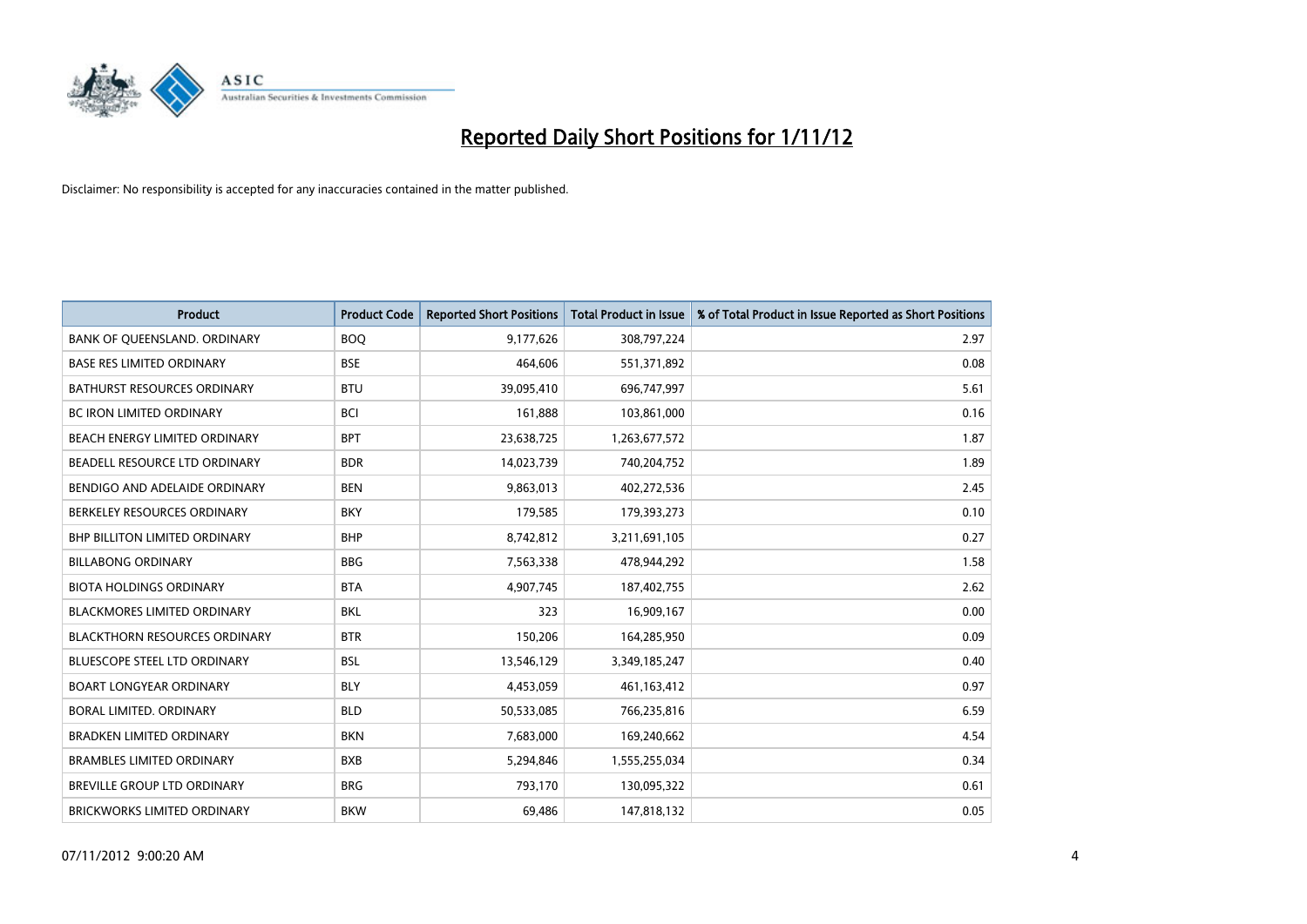

| <b>Product</b>                          | <b>Product Code</b> | <b>Reported Short Positions</b> | <b>Total Product in Issue</b> | % of Total Product in Issue Reported as Short Positions |
|-----------------------------------------|---------------------|---------------------------------|-------------------------------|---------------------------------------------------------|
| <b>BROCKMAN MINING LTD ORDINARY</b>     | <b>BCK</b>          | 91,872                          | 7,224,094,327                 | 0.00                                                    |
| BT INVESTMENT MNGMNT ORDINARY           | <b>BTT</b>          | 272,678                         | 267,906,977                   | 0.10                                                    |
| <b>BUCCANEER ENERGY LTD ORDINARY</b>    | <b>BCC</b>          | 1,500,000                       | 1,321,445,371                 | 0.11                                                    |
| <b>BURU ENERGY ORDINARY</b>             | <b>BRU</b>          | 9,863,909                       | 266,297,599                   | 3.70                                                    |
| <b>BWP TRUST ORDINARY UNITS</b>         | <b>BWP</b>          | 3,709,336                       | 533,645,790                   | 0.70                                                    |
| CABCHARGE AUSTRALIA ORDINARY            | CAB                 | 5,136,475                       | 120,430,683                   | 4.27                                                    |
| <b>CALIBRE GROUP LTD ORDINARY</b>       | <b>CGH</b>          | 270,299                         | 293,192,506                   | 0.09                                                    |
| CALTEX AUSTRALIA ORDINARY               | <b>CTX</b>          | 2,937,659                       | 270,000,000                   | 1.09                                                    |
| CAPE LAMBERT RES LTD ORDINARY           | <b>CFE</b>          | 630,754                         | 689,108,792                   | 0.09                                                    |
| CARABELLA RES LTD ORDINARY              | <b>CLR</b>          | 73,579                          | 133,642,797                   | 0.06                                                    |
| <b>CARBON ENERGY ORDINARY</b>           | <b>CNX</b>          | 48,071                          | 776,306,566                   | 0.01                                                    |
| <b>CARDNO LIMITED ORDINARY</b>          | <b>CDD</b>          | 5,167,904                       | 138,929,385                   | 3.72                                                    |
| CARNARVON PETROLEUM ORDINARY            | <b>CVN</b>          | 2,405,680                       | 797,569,646                   | 0.30                                                    |
| CARSALES.COM LTD ORDINARY               | <b>CRZ</b>          | 9,906,050                       | 235, 162, 628                 | 4.21                                                    |
| CENTRAL PETROLEUM ORDINARY              | <b>CTP</b>          | 1,579,285                       | 1,385,777,265                 | 0.11                                                    |
| CENTRO RETAIL AUST ORD/UNIT STAPLED SEC | <b>CRF</b>          | 2,319,163                       | 1,427,391,696                 | 0.16                                                    |
| <b>CERAMIC FUEL CELLS ORDINARY</b>      | CFU                 | 275                             | 1,558,731,320                 | 0.00                                                    |
| CFS RETAIL TRUST GRP STAPLED SECURITIES | <b>CFX</b>          | 41,494,588                      | 2,828,495,659                 | 1.47                                                    |
| CHALLENGER DIV.PRO. STAPLED UNITS       | <b>CDI</b>          | 12,547                          | 214,101,013                   | 0.01                                                    |
| CHALLENGER INFRAST. STAPLED UNITS       | <b>CIF</b>          | 876,762                         | 316,223,785                   | 0.28                                                    |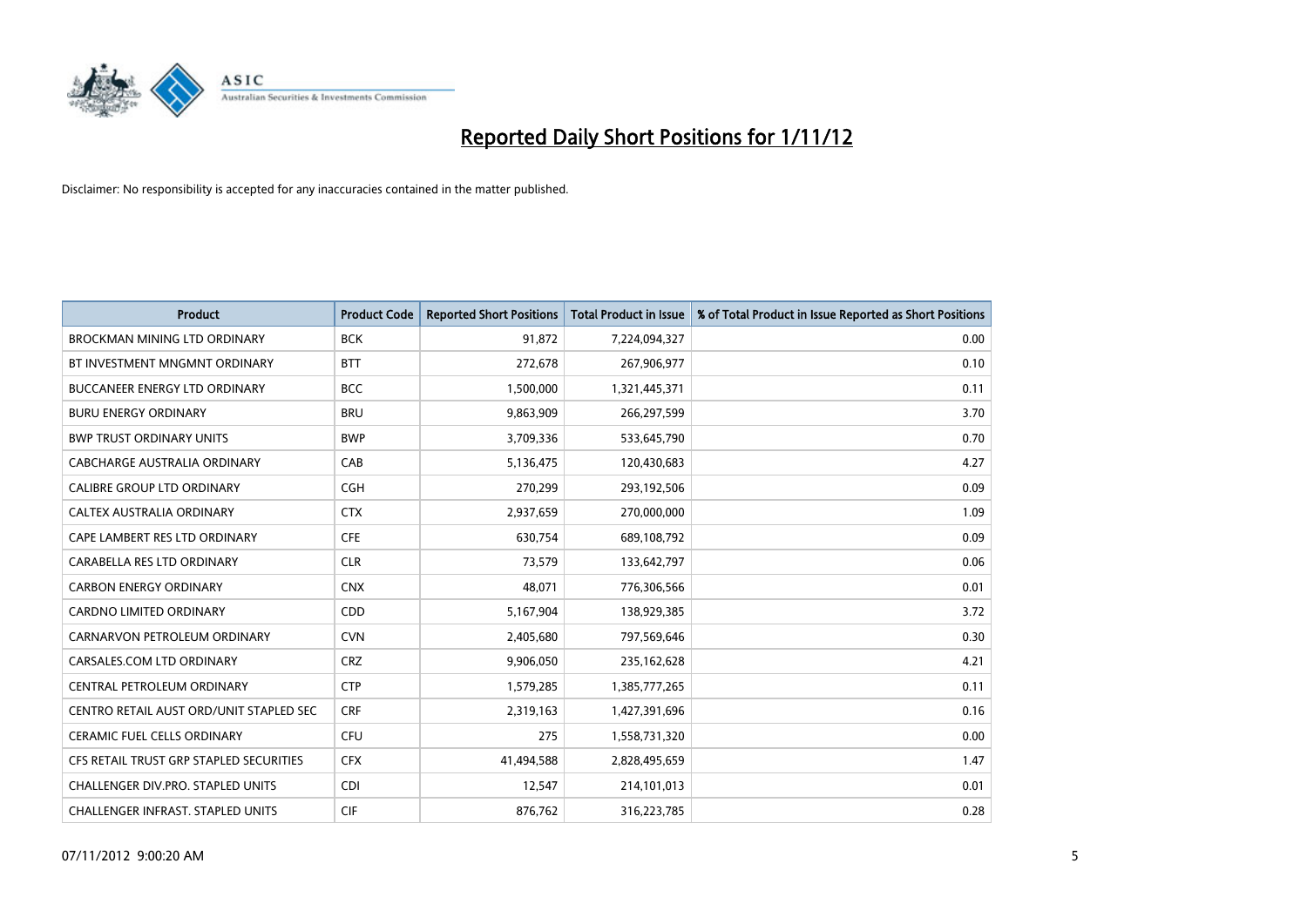

| <b>Product</b>                          | <b>Product Code</b> | <b>Reported Short Positions</b> | <b>Total Product in Issue</b> | % of Total Product in Issue Reported as Short Positions |
|-----------------------------------------|---------------------|---------------------------------|-------------------------------|---------------------------------------------------------|
| <b>CHALLENGER LIMITED ORDINARY</b>      | <b>CGF</b>          | 8,790,027                       | 544,652,710                   | 1.61                                                    |
| CHARTER HALL GROUP STAPLED US PROHIBIT. | <b>CHC</b>          | 336,793                         | 298,684,347                   | 0.11                                                    |
| <b>CHARTER HALL RETAIL UNITS</b>        | <b>COR</b>          | 2,612,086                       | 328,614,171                   | 0.79                                                    |
| <b>CHORUS LIMITED ORDINARY</b>          | <b>CNU</b>          | 982,708                         | 385,082,123                   | 0.26                                                    |
| CITIGOLD CORP LTD ORDINARY              | <b>CTO</b>          | 1,234,834                       | 1,238,622,051                 | 0.10                                                    |
| <b>CLOUGH LIMITED ORDINARY</b>          | <b>CLO</b>          | 120,230                         | 773,989,006                   | 0.02                                                    |
| <b>CNPR GRP UNITS/ORD STAPLED</b>       | <b>CNP</b>          | 2,537                           | 972,414,514                   | 0.00                                                    |
| COAL OF AFRICA LTD ORDINARY             | <b>CZA</b>          | 90,137                          | 800,951,034                   | 0.01                                                    |
| <b>COALSPUR MINES LTD ORDINARY</b>      | <b>CPL</b>          | 13,789,690                      | 620,729,899                   | 2.22                                                    |
| COCA-COLA AMATIL ORDINARY               | <b>CCL</b>          | 4,365,073                       | 762,133,414                   | 0.57                                                    |
| COCHLEAR LIMITED ORDINARY               | <b>COH</b>          | 4,828,488                       | 56,977,005                    | 8.47                                                    |
| <b>COCKATOO COAL ORDINARY</b>           | <b>COK</b>          | 14,238,568                      | 1,016,746,908                 | 1.40                                                    |
| CODAN LIMITED ORDINARY                  | <b>CDA</b>          | 54,001                          | 176,862,573                   | 0.03                                                    |
| <b>COLLINS FOODS LTD ORDINARY</b>       | <b>CKF</b>          | 23,670                          | 93,000,003                    | 0.03                                                    |
| COMMONWEALTH BANK, ORDINARY             | <b>CBA</b>          | 15,653,105                      | 1,609,180,841                 | 0.97                                                    |
| <b>COMMONWEALTH PROP ORDINARY UNITS</b> | <b>CPA</b>          | 18,171,607                      | 2,347,003,413                 | 0.77                                                    |
| <b>COMPASS RESOURCES ORDINARY</b>       | <b>CMR</b>          | 7,472                           | 1,403,744,100                 | 0.00                                                    |
| COMPUTERSHARE LTD ORDINARY              | <b>CPU</b>          | 10,512,249                      | 555,664,059                   | 1.89                                                    |
| CONSOLIDATED MEDIA, ORDINARY            | <b>CMI</b>          | 61,463                          | 561,834,996                   | 0.01                                                    |
| CONTINENTAL COAL LTD ORDINARY           | CCC                 | 983                             | 445,894,046                   | 0.00                                                    |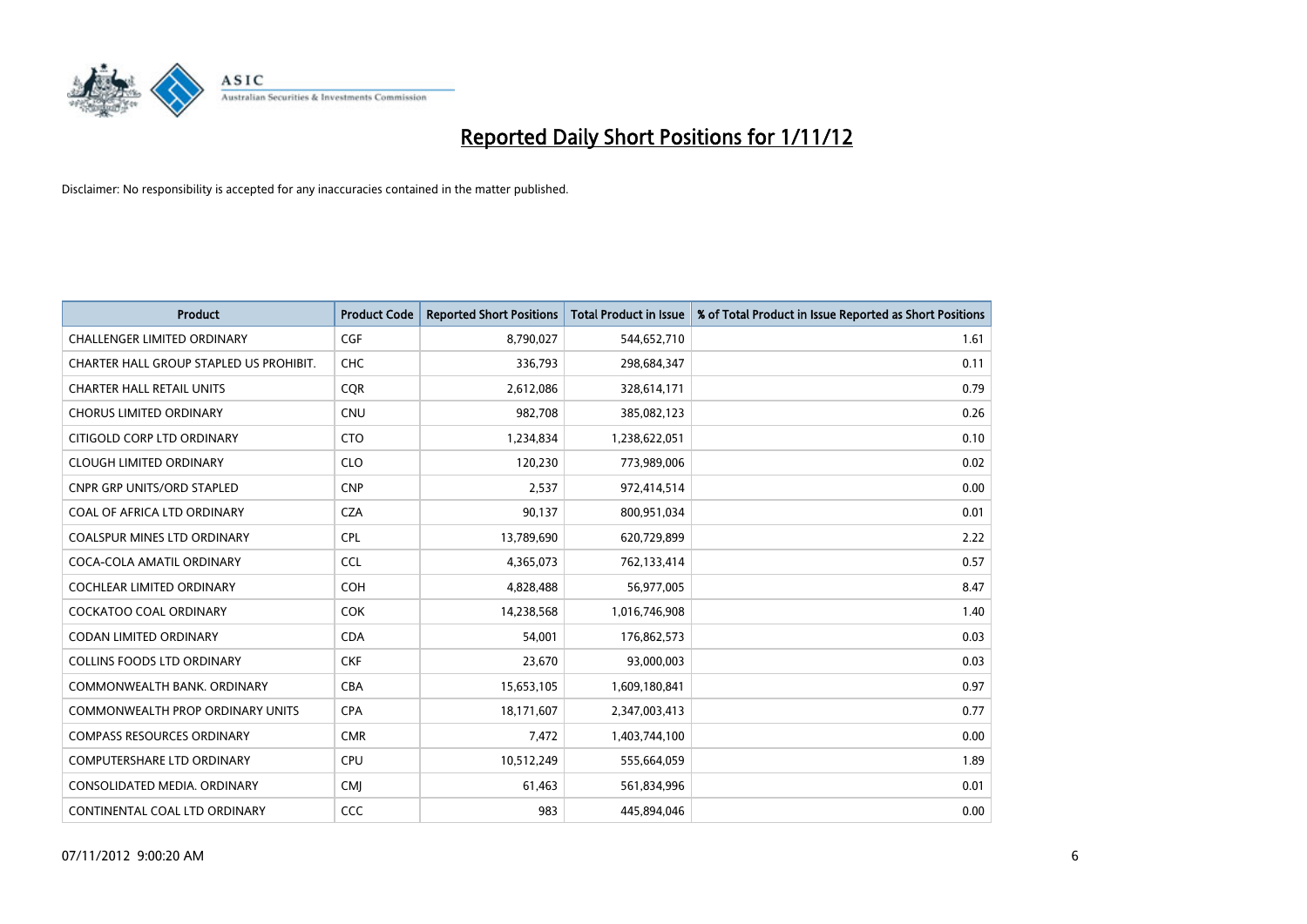

| <b>Product</b>                          | <b>Product Code</b> | <b>Reported Short Positions</b> | <b>Total Product in Issue</b> | % of Total Product in Issue Reported as Short Positions |
|-----------------------------------------|---------------------|---------------------------------|-------------------------------|---------------------------------------------------------|
| <b>COOPER ENERGY LTD ORDINARY</b>       | <b>COE</b>          | 263,448                         | 328,694,257                   | 0.08                                                    |
| <b>CORP TRAVEL LIMITED ORDINARY</b>     | <b>CTD</b>          | 134,863                         | 74,971,020                    | 0.18                                                    |
| <b>CREDIT CORP GROUP ORDINARY</b>       | <b>CCP</b>          | 52,517                          | 45,932,899                    | 0.11                                                    |
| <b>CROMWELL PROP STAPLED SECURITIES</b> | <b>CMW</b>          | 86,381                          | 1,222,114,479                 | 0.01                                                    |
| <b>CROWN LIMITED ORDINARY</b>           | <b>CWN</b>          | 6,733,191                       | 728,394,185                   | 0.92                                                    |
| <b>CSG LIMITED ORDINARY</b>             | CSV                 | 772,613                         | 282,567,499                   | 0.27                                                    |
| <b>CSL LIMITED ORDINARY</b>             | <b>CSL</b>          | 2,681,407                       | 502,792,246                   | 0.53                                                    |
| <b>CSR LIMITED ORDINARY</b>             | <b>CSR</b>          | 40,132,374                      | 506,000,315                   | 7.93                                                    |
| <b>CUDECO LIMITED ORDINARY</b>          | CDU                 | 3,959,665                       | 188,343,961                   | 2.10                                                    |
| DART ENERGY LTD ORDINARY                | <b>DTE</b>          | 16,467,608                      | 812,965,406                   | 2.03                                                    |
| DATA#3 LIMITED ORDINARY                 | <b>DTL</b>          | 2,010                           | 153,974,950                   | 0.00                                                    |
| DAVID JONES LIMITED ORDINARY            | <b>DJS</b>          | 48,263,360                      | 528,655,600                   | 9.13                                                    |
| <b>DECMIL GROUP LIMITED ORDINARY</b>    | <b>DCG</b>          | 300,000                         | 168,203,219                   | 0.18                                                    |
| DEEP YELLOW LIMITED ORDINARY            | <b>DYL</b>          | 2                               | 1,424,173,961                 | 0.00                                                    |
| DEXUS PROPERTY GROUP STAPLED UNITS      | <b>DXS</b>          | 9,289,404                       | 4,839,024,176                 | 0.19                                                    |
| DISCOVERY METALS LTD ORDINARY           | <b>DML</b>          | 6,845,340                       | 486,886,451                   | 1.41                                                    |
| DOMINO PIZZA ENTERPR ORDINARY           | <b>DMP</b>          | 305,502                         | 70,092,674                    | 0.44                                                    |
| DORAY MINERALS LTD ORDINARY             | <b>DRM</b>          | 119,392                         | 94,070,503                    | 0.13                                                    |
| DOWNER EDI LIMITED ORDINARY             | <b>DOW</b>          | 11,158,023                      | 429,100,296                   | 2.60                                                    |
| DRILLSEARCH ENERGY ORDINARY             | <b>DLS</b>          | 1,715,756                       | 386,468,803                   | 0.44                                                    |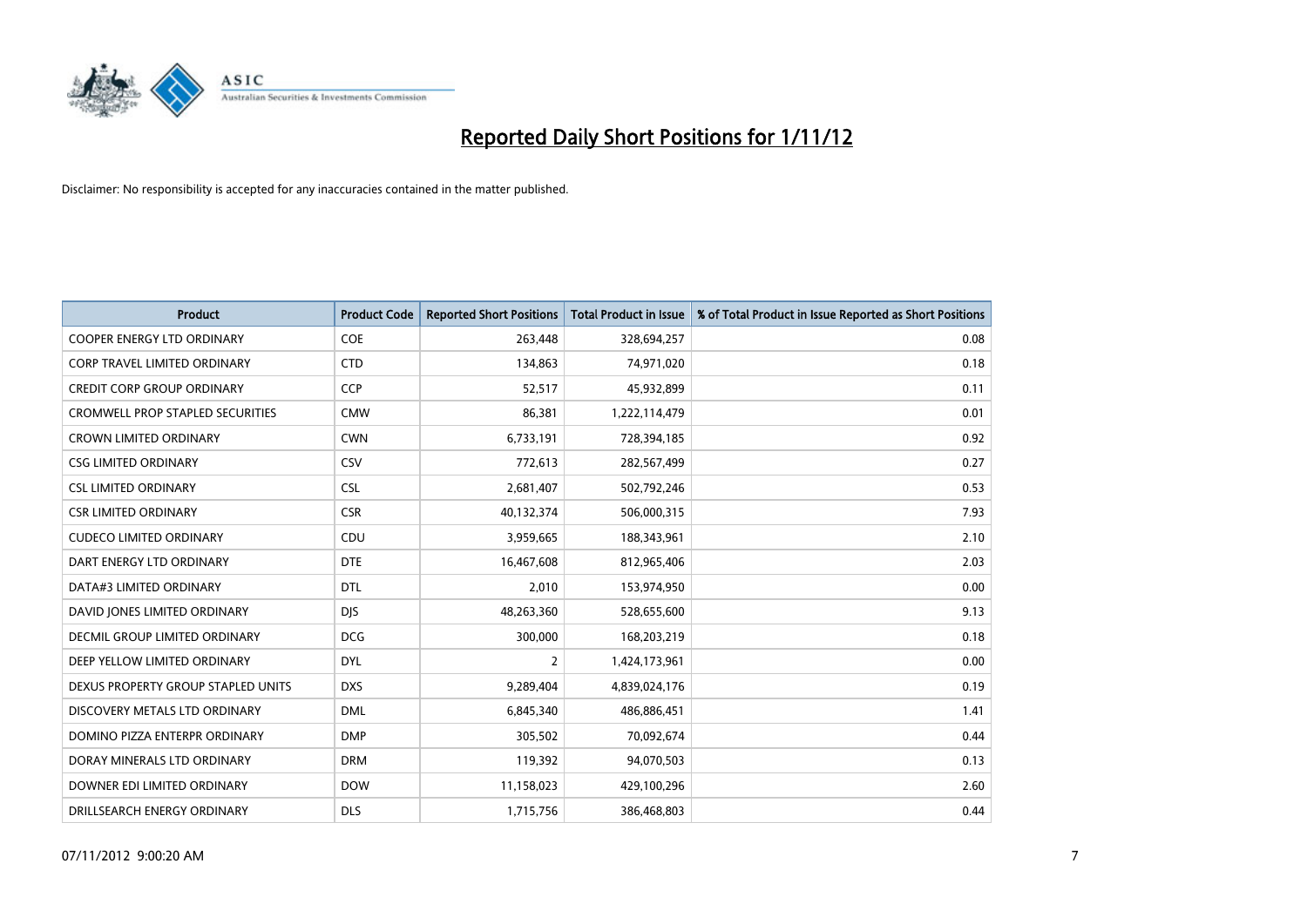

| <b>Product</b>                        | <b>Product Code</b> | <b>Reported Short Positions</b> | <b>Total Product in Issue</b> | % of Total Product in Issue Reported as Short Positions |
|---------------------------------------|---------------------|---------------------------------|-------------------------------|---------------------------------------------------------|
| DUET GROUP STAPLED US PROHIBIT.       | <b>DUE</b>          | 6,729,629                       | 1,116,638,606                 | 0.60                                                    |
| DULUXGROUP LIMITED ORDINARY           | <b>DLX</b>          | 9,363,761                       | 368,984,902                   | 2.54                                                    |
| ECHO ENTERTAINMENT ORDINARY           | <b>EGP</b>          | 14,943,632                      | 825,672,730                   | 1.81                                                    |
| <b>ELDERS LIMITED ORDINARY</b>        | <b>ELD</b>          | 18,253,367                      | 448,598,480                   | 4.07                                                    |
| ELEMENTAL MINERALS ORDINARY           | <b>ELM</b>          | 280,628                         | 243,614,280                   | 0.12                                                    |
| ELEMENTOS LIMITED ORDINARY            | <b>ELT</b>          | 16                              | 148,290,347                   | 0.00                                                    |
| <b>EMECO HOLDINGS ORDINARY</b>        | <b>EHL</b>          | 6,628,890                       | 627,358,365                   | 1.06                                                    |
| <b>ENDEAVOUR MIN CORP CDI 1:1</b>     | <b>EVR</b>          | 246,757                         | 124,063,901                   | 0.20                                                    |
| <b>ENERGY RESOURCES ORDINARY 'A'</b>  | <b>ERA</b>          | 6,684,442                       | 517,725,062                   | 1.29                                                    |
| <b>ENERGY WORLD CORPOR, ORDINARY</b>  | <b>EWC</b>          | 21,373,137                      | 1,734,166,672                 | 1.23                                                    |
| ENVESTRA LIMITED ORDINARY             | <b>ENV</b>          | 16,127,579                      | 1,572,392,111                 | 1.03                                                    |
| EQUATORIAL RES LTD ORDINARY           | <b>EQX</b>          | 107,177                         | 117,235,353                   | 0.09                                                    |
| EVOLUTION MINING LTD ORDINARY         | <b>EVN</b>          | 2,593,078                       | 707,942,989                   | 0.37                                                    |
| FAIRFAX MEDIA LTD ORDINARY            | <b>FXI</b>          | 374,770,001                     | 2,351,955,725                 | 15.93                                                   |
| FAR LTD ORDINARY                      | <b>FAR</b>          | 21,000,000                      | 2,499,846,742                 | 0.84                                                    |
| FISHER & PAYKEL APP. ORDINARY         | <b>FPA</b>          | 60,000                          | 724,235,162                   | 0.01                                                    |
| FISHER & PAYKEL H. ORDINARY           | <b>FPH</b>          | 34,877                          | 538,095,634                   | 0.01                                                    |
| FKP PROPERTY GROUP STAPLED SECURITIES | <b>FKP</b>          | 51,877,075                      | 2,251,016,386                 | 2.30                                                    |
| FLEETWOOD CORP ORDINARY               | <b>FWD</b>          | 1,693,964                       | 59,781,187                    | 2.83                                                    |
| <b>FLETCHER BUILDING ORDINARY</b>     | <b>FBU</b>          | 9,711,714                       | 684,793,538                   | 1.42                                                    |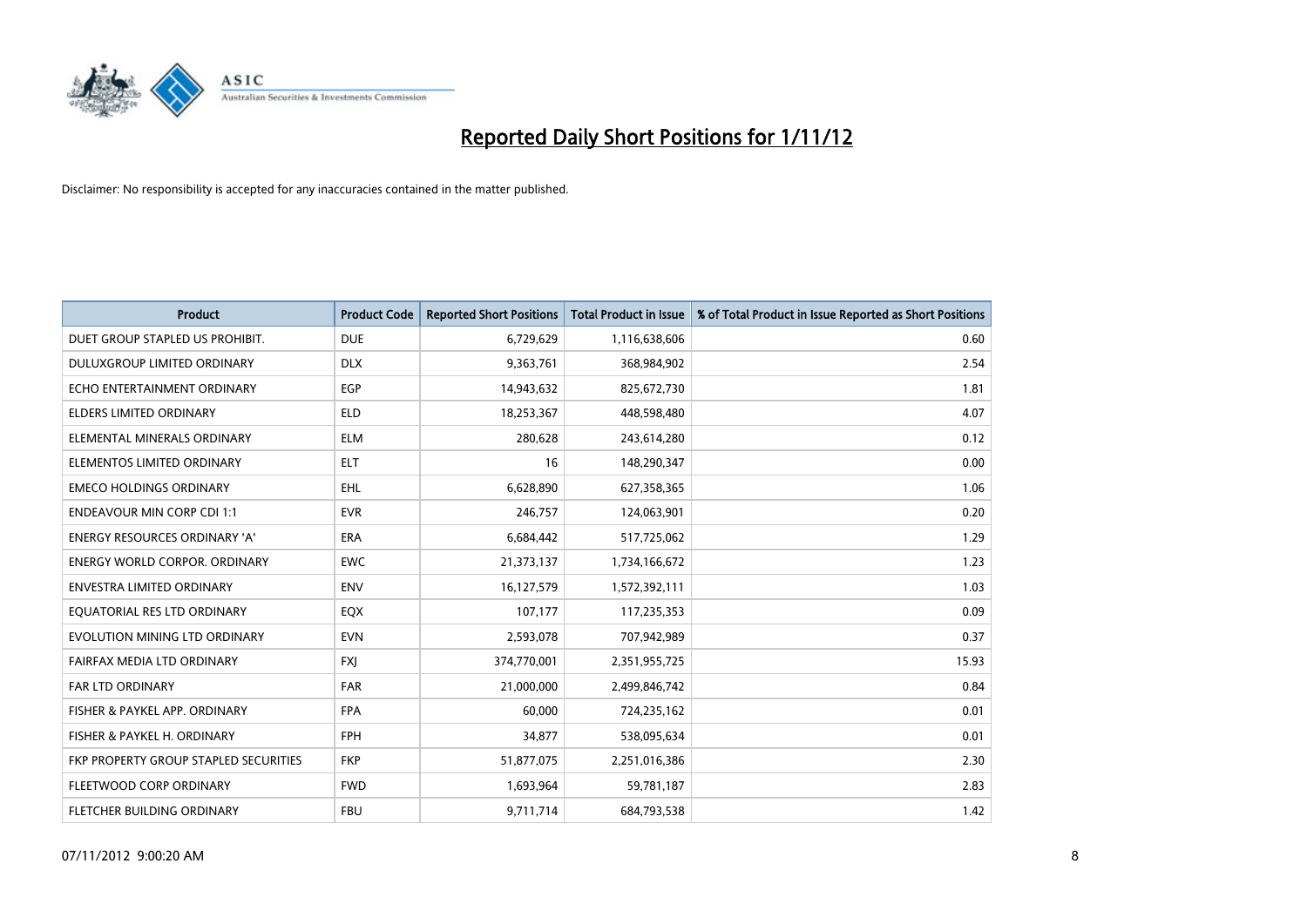

| <b>Product</b>                            | <b>Product Code</b> | <b>Reported Short Positions</b> | <b>Total Product in Issue</b> | % of Total Product in Issue Reported as Short Positions |
|-------------------------------------------|---------------------|---------------------------------|-------------------------------|---------------------------------------------------------|
| <b>FLEXIGROUP LIMITED ORDINARY</b>        | <b>FXL</b>          | 186,010                         | 286,986,003                   | 0.06                                                    |
| FLIGHT CENTRE ORDINARY                    | <b>FLT</b>          | 12,674,437                      | 100,149,257                   | 12.66                                                   |
| <b>FLINDERS MINES LTD ORDINARY</b>        | <b>FMS</b>          | 726,298                         | 1,821,300,404                 | 0.04                                                    |
| FOCUS MINERALS LTD ORDINARY               | <b>FML</b>          | 382,236                         | 4,320,773,701                 | 0.01                                                    |
| <b>FORGE GROUP LIMITED ORDINARY</b>       | FGE                 | 428,640                         | 86,169,014                    | 0.50                                                    |
| FORTESCUE METALS GRP ORDINARY             | <b>FMG</b>          | 192,116,055                     | 3,113,798,659                 | 6.17                                                    |
| <b>G.U.D. HOLDINGS ORDINARY</b>           | <b>GUD</b>          | 1,205,127                       | 71,341,319                    | 1.69                                                    |
| <b>G8 EDUCATION LIMITED ORDINARY</b>      | <b>GEM</b>          | 48,831                          | 236,093,926                   | 0.02                                                    |
| <b>GALAXY RESOURCES ORDINARY</b>          | <b>GXY</b>          | 2,936,932                       | 506,359,341                   | 0.58                                                    |
| <b>GENETIC TECHNOLOGIES ORDINARY</b>      | <b>GTG</b>          | 1,364,100                       | 474,971,819                   | 0.29                                                    |
| <b>GEODYNAMICS LIMITED ORDINARY</b>       | GDY                 | 850                             | 406,452,608                   | 0.00                                                    |
| <b>GINDALBIE METALS LTD ORDINARY</b>      | <b>GBG</b>          | 57,586,128                      | 1,247,487,454                 | 4.62                                                    |
| <b>GOODMAN FIELDER. ORDINARY</b>          | <b>GFF</b>          | 22,286,553                      | 1,955,559,207                 | 1.14                                                    |
| <b>GOODMAN GROUP STAPLED US PROHIBIT.</b> | <b>GMG</b>          | 10,394,884                      | 1,607,563,604                 | 0.65                                                    |
| <b>GPT GROUP STAPLED SEC.</b>             | <b>GPT</b>          | 6,115,347                       | 1,766,785,075                 | 0.35                                                    |
| <b>GRAINCORP LIMITED A CLASS ORDINARY</b> | <b>GNC</b>          | 1,548,855                       | 228,241,481                   | 0.68                                                    |
| <b>GRANGE RESOURCES. ORDINARY</b>         | <b>GRR</b>          | 2,111,929                       | 1,155,487,102                 | 0.18                                                    |
| <b>GREENLAND MIN EN LTD ORDINARY</b>      | GGG                 | 3,685,547                       | 567,912,409                   | 0.65                                                    |
| <b>GRYPHON MINERALS LTD ORDINARY</b>      | GRY                 | 19,033,983                      | 348,264,983                   | 5.47                                                    |
| <b>GUILDFORD COAL LTD ORDINARY</b>        | <b>GUF</b>          | 1,393,193                       | 521,046,899                   | 0.27                                                    |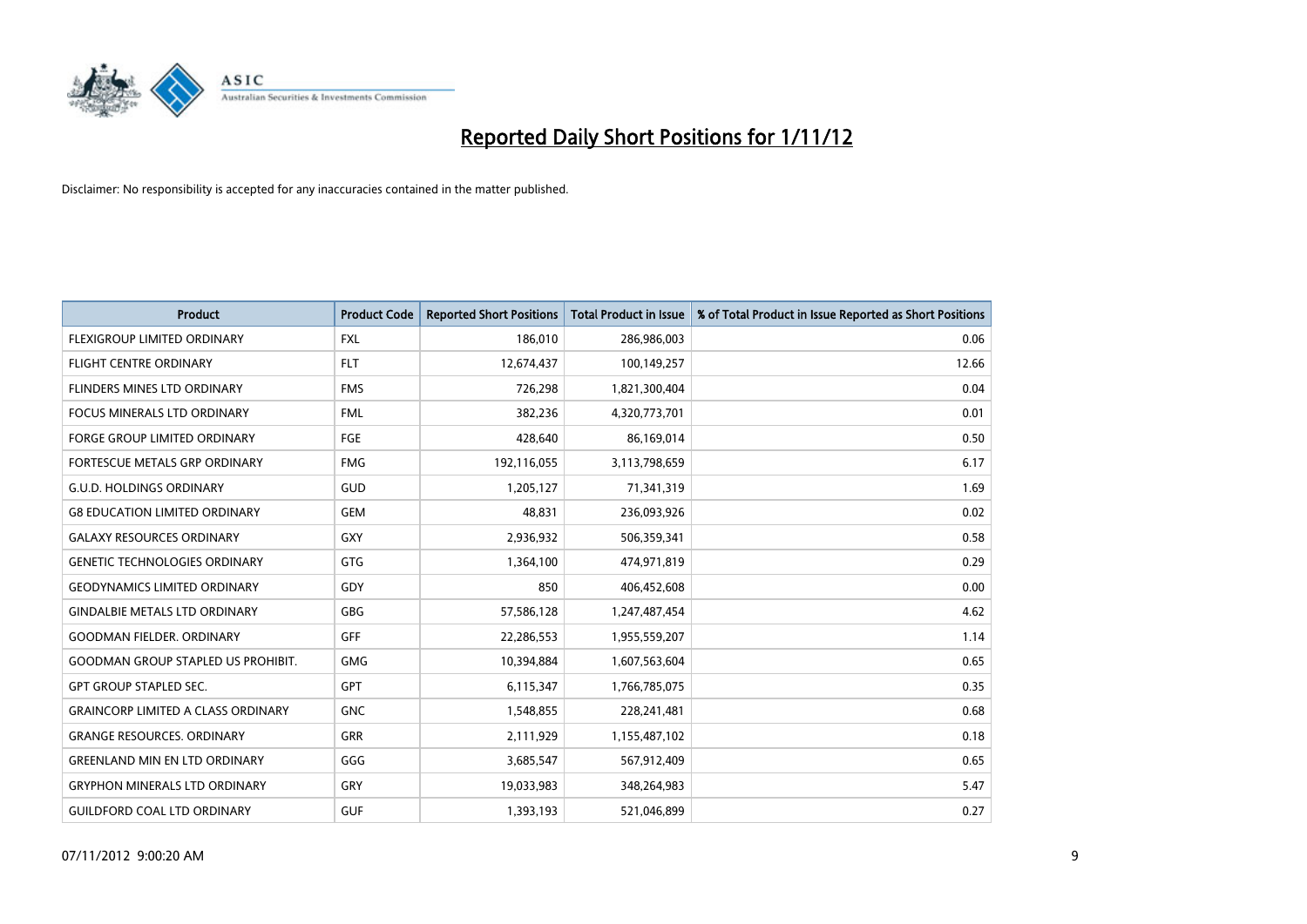

| <b>Product</b>                        | <b>Product Code</b> | <b>Reported Short Positions</b> | <b>Total Product in Issue</b> | % of Total Product in Issue Reported as Short Positions |
|---------------------------------------|---------------------|---------------------------------|-------------------------------|---------------------------------------------------------|
| <b>GUIARAT NRE COAL LTD ORDINARY</b>  | <b>GNM</b>          | 7,956                           | 1,123,137,858                 | 0.00                                                    |
| <b>GUNNS LIMITED ORDINARY</b>         | <b>GNS</b>          | 51,528,090                      | 848,401,559                   | 6.07                                                    |
| <b>GWA GROUP LTD ORDINARY</b>         | <b>GWA</b>          | 11,725,327                      | 304,706,899                   | 3.85                                                    |
| HARVEY NORMAN ORDINARY                | <b>HVN</b>          | 100,272,236                     | 1,062,316,784                 | 9.44                                                    |
| HASTIE GROUP LIMITED ORDINARY         | <b>HST</b>          | 233,914                         | 137,353,504                   | 0.17                                                    |
| HASTINGS DIVERSIFIED STAPLED SECURITY | <b>HDF</b>          | 136,396                         | 560,324,158                   | 0.02                                                    |
| <b>HENDERSON GROUP CDI 1:1</b>        | <b>HGG</b>          | 3,656,456                       | 706,654,885                   | 0.52                                                    |
| HFA HOLDINGS LIMITED ORDINARY         | <b>HFA</b>          | 3,809                           | 117,332,831                   | 0.00                                                    |
| HILLGROVE RES LTD ORDINARY            | <b>HGO</b>          | 3,234,293                       | 1,022,760,221                 | 0.32                                                    |
| HILLS HOLDINGS LTD ORDINARY           | <b>HIL</b>          | 2,824,564                       | 246,500,444                   | 1.15                                                    |
| HORIZON OIL LIMITED ORDINARY          | <b>HZN</b>          | 38,532,961                      | 1,130,811,515                 | 3.41                                                    |
| <b>ICON ENERGY LIMITED ORDINARY</b>   | <b>ICN</b>          | 72                              | 469,301,394                   | 0.00                                                    |
| ILUKA RESOURCES ORDINARY              | ILU                 | 52,079,869                      | 418,700,517                   | 12.44                                                   |
| <b>IMDEX LIMITED ORDINARY</b>         | <b>IMD</b>          | 1,572,795                       | 208,235,426                   | 0.76                                                    |
| <b>INCITEC PIVOT ORDINARY</b>         | <b>IPL</b>          | 10,291,207                      | 1,628,730,107                 | 0.63                                                    |
| INDEPENDENCE GROUP ORDINARY           | <b>IGO</b>          | 7,124,768                       | 232,882,535                   | 3.06                                                    |
| INDOPHIL RESOURCES ORDINARY           | <b>IRN</b>          | 589,607                         | 1,203,146,194                 | 0.05                                                    |
| <b>INDUSTREA LIMITED ORDINARY</b>     | <b>IDL</b>          | 8,370,444                       | 370,268,218                   | 2.26                                                    |
| INFIGEN ENERGY STAPLED SECURITIES     | <b>IFN</b>          | 3,986,117                       | 762,265,972                   | 0.52                                                    |
| INSURANCE AUSTRALIA ORDINARY          | IAG                 | 9,318,823                       | 2,079,034,021                 | 0.45                                                    |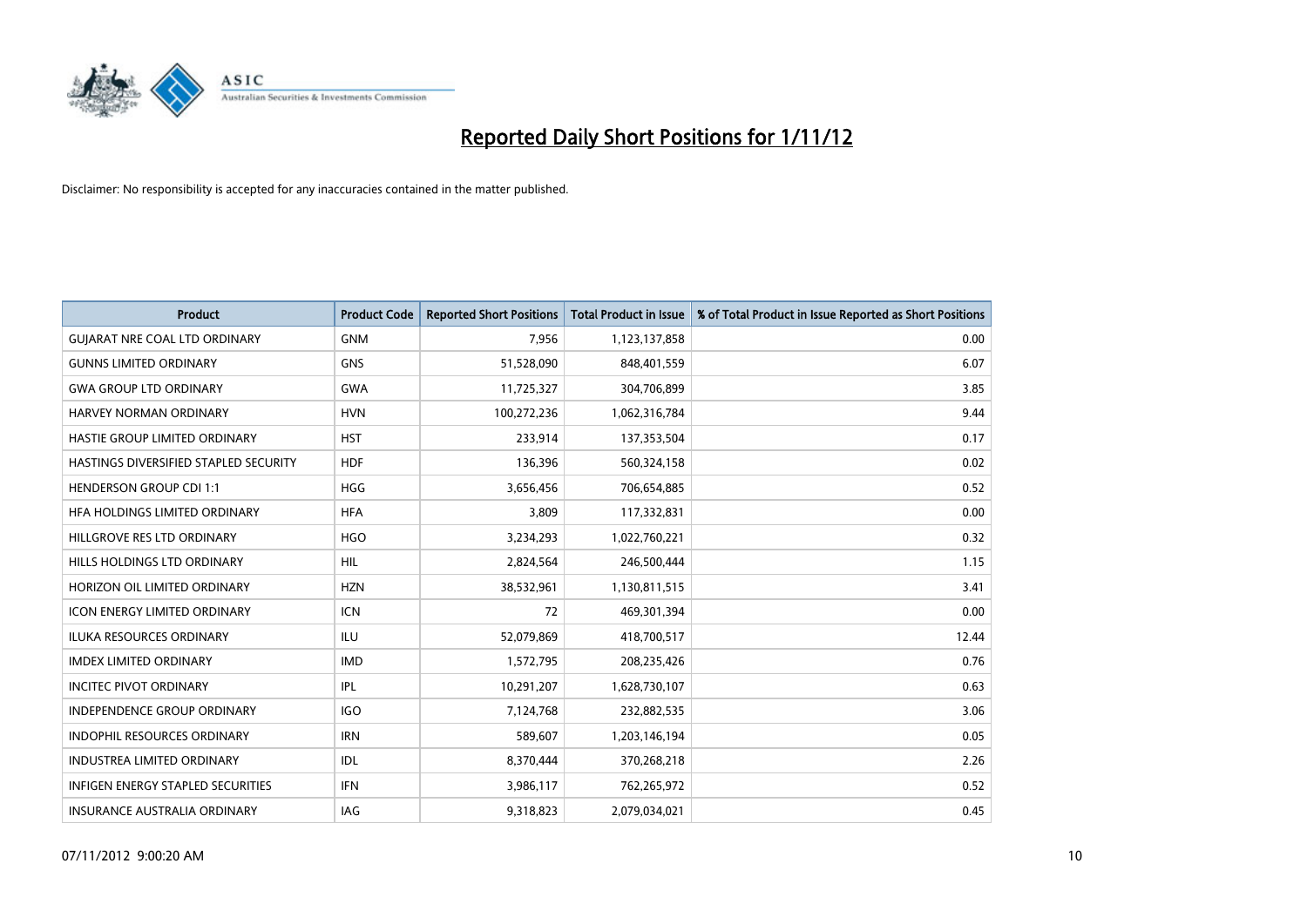

| <b>Product</b>                                  | <b>Product Code</b> | <b>Reported Short Positions</b> | <b>Total Product in Issue</b> | % of Total Product in Issue Reported as Short Positions |
|-------------------------------------------------|---------------------|---------------------------------|-------------------------------|---------------------------------------------------------|
| <b>INTEGRA MINING LTD, ORDINARY</b>             | <b>IGR</b>          | 2,106,554                       | 934,440,899                   | 0.23                                                    |
| <b>INTREPID MINES ORDINARY</b>                  | <b>IAU</b>          | 7,099,816                       | 553,802,270                   | 1.28                                                    |
| <b>INVESTA OFFICE FUND STAPLED SECURITIES</b>   | <b>IOF</b>          | 2,846,602                       | 614,047,458                   | 0.46                                                    |
| <b>INVOCARE LIMITED ORDINARY</b>                | <b>IVC</b>          | 3,305,788                       | 110,030,298                   | 3.00                                                    |
| <b>ION LIMITED ORDINARY</b>                     | <b>ION</b>          | 164,453                         | 256,365,105                   | 0.06                                                    |
| <b>IOOF HOLDINGS LTD ORDINARY</b>               | IFL.                | 1,463,928                       | 229,794,395                   | 0.64                                                    |
| <b>IRESS LIMITED ORDINARY</b>                   | <b>IRE</b>          | 2,021,069                       | 128,620,231                   | 1.57                                                    |
| <b>IRON ORE HOLDINGS ORDINARY</b>               | <b>IOH</b>          | 39,352                          | 161,174,005                   | 0.02                                                    |
| <b>IVANHOE AUSTRALIA ORDINARY</b>               | <b>IVA</b>          | 1,866,630                       | 555,583,643                   | 0.34                                                    |
| <b>JAMES HARDIE INDUST CHESS DEPOSITARY INT</b> | <b>IHX</b>          | 8,452,445                       | 439,580,130                   | 1.92                                                    |
| <b>IB HI-FI LIMITED ORDINARY</b>                | <b>IBH</b>          | 20,804,336                      | 98,850,643                    | 21.05                                                   |
| <b>KAGARA LTD ORDINARY</b>                      | KZL                 | 3,000,013                       | 798,953,117                   | 0.38                                                    |
| KANGAROO RES LTD ORDINARY                       | <b>KRL</b>          | 191,687                         | 3,434,430,012                 | 0.01                                                    |
| KAROON GAS AUSTRALIA ORDINARY                   | <b>KAR</b>          | 409,168                         | 221,420,769                   | 0.18                                                    |
| KATHMANDU HOLD LTD ORDINARY                     | <b>KMD</b>          | 734,043                         | 200,165,940                   | 0.37                                                    |
| <b>KBL MINING LIMITED ORDINARY</b>              | <b>KBL</b>          | 1,820                           | 292,335,629                   | 0.00                                                    |
| KENTOR GOLD LIMITED ORDINARY                    | KGL                 | 275                             | 140,040,563                   | 0.00                                                    |
| KINGSGATE CONSOLID. ORDINARY                    | <b>KCN</b>          | 7,918,212                       | 151,744,838                   | 5.22                                                    |
| KINGSROSE MINING LTD ORDINARY                   | <b>KRM</b>          | 9,231                           | 290,111,217                   | 0.00                                                    |
| LEIGHTON HOLDINGS ORDINARY                      | LEI                 | 12,411,141                      | 337,088,765                   | 3.68                                                    |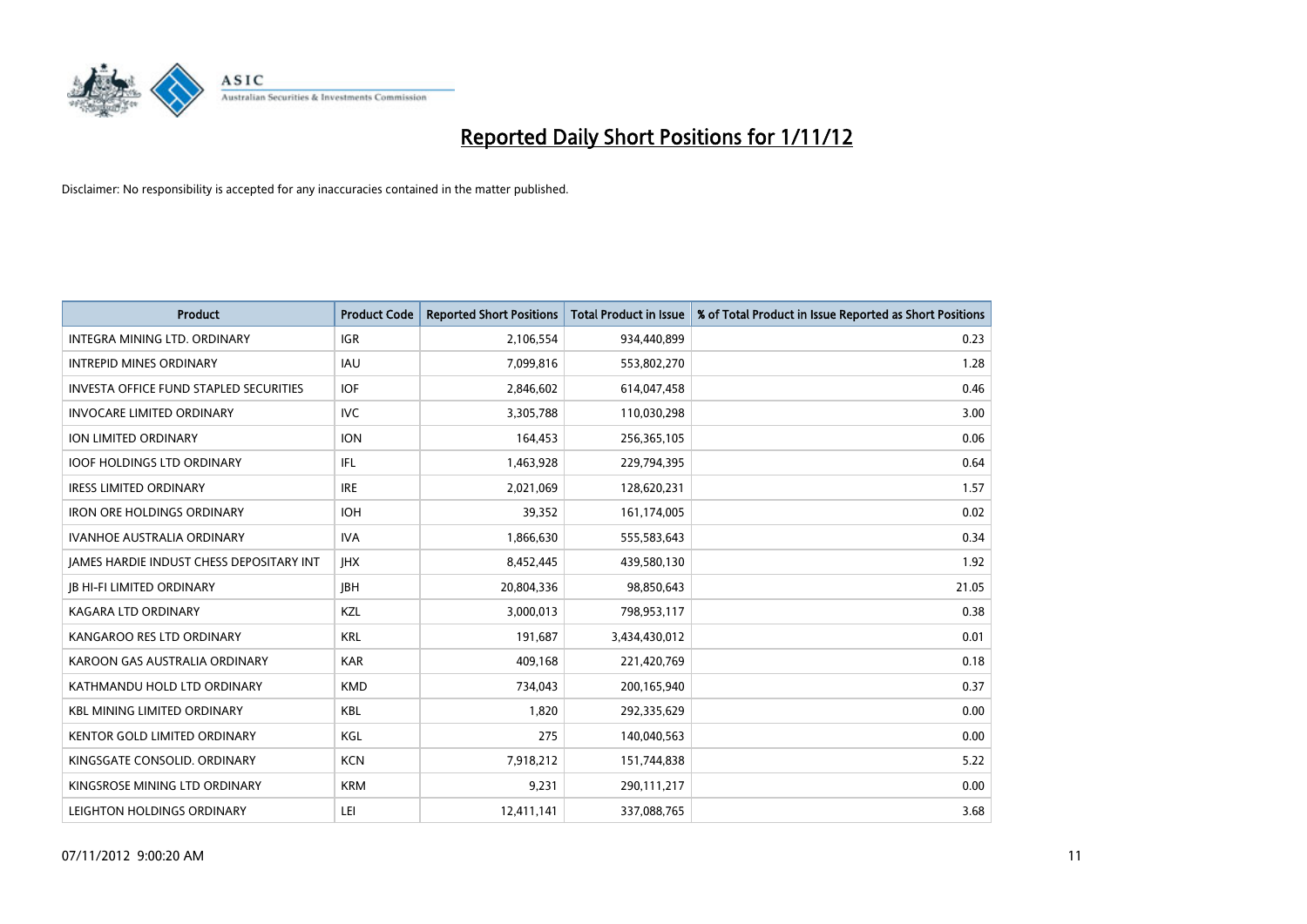

| <b>Product</b>                        | <b>Product Code</b> | <b>Reported Short Positions</b> | <b>Total Product in Issue</b> | % of Total Product in Issue Reported as Short Positions |
|---------------------------------------|---------------------|---------------------------------|-------------------------------|---------------------------------------------------------|
| LEND LEASE GROUP UNIT/ORD STAPLED     | LLC                 | 5,486,714                       | 574,351,883                   | 0.96                                                    |
| LINC ENERGY LTD ORDINARY              | <b>LNC</b>          | 22,903,810                      | 504,487,631                   | 4.54                                                    |
| LIQUEFIED NATURAL ORDINARY            | <b>LNG</b>          | 272,800                         | 267,699,015                   | 0.10                                                    |
| LYNAS CORPORATION ORDINARY            | <b>LYC</b>          | 223,966,816                     | 1,716,159,363                 | 13.05                                                   |
| M2 TELECOMMUNICATION ORDINARY         | <b>MTU</b>          | 6,038,525                       | 156,946,954                   | 3.85                                                    |
| MACMAHON HOLDINGS ORDINARY            | <b>MAH</b>          | 10,933,854                      | 757,017,561                   | 1.44                                                    |
| MACQ ATLAS ROADS GRP ORDINARY STAPLED | <b>MOA</b>          | 4,095,335                       | 478,531,436                   | 0.86                                                    |
| MACQUARIE GROUP LTD ORDINARY          | MQG                 | 7,446,668                       | 338,960,469                   | 2.20                                                    |
| MAGELLAN FIN GRP LTD ORDINARY         | <b>MFG</b>          | 1,144                           | 152,558,341                   | 0.00                                                    |
| MARENGO MINING ORDINARY               | <b>MGO</b>          | 39,850                          | 1,137,720,551                 | 0.00                                                    |
| MATRIX C & E LTD ORDINARY             | <b>MCE</b>          | 3,701,004                       | 94,555,428                    | 3.91                                                    |
| MAVERICK DRILLING ORDINARY            | <b>MAD</b>          | 3,342,244                       | 452,726,751                   | 0.74                                                    |
| MCMILLAN SHAKESPEARE ORDINARY         | <b>MMS</b>          | 104,157                         | 74,523,965                    | 0.14                                                    |
| MEDUSA MINING LTD ORDINARY            | <b>MML</b>          | 2,220,092                       | 188,903,911                   | 1.18                                                    |
| MELBOURNE IT LIMITED ORDINARY         | <b>MLB</b>          | 492,222                         | 82,451,363                    | 0.60                                                    |
| MEO AUSTRALIA LTD ORDINARY            | <b>MEO</b>          | 1,375,091                       | 586,448,260                   | 0.23                                                    |
| <b>MERMAID MARINE ORDINARY</b>        | <b>MRM</b>          | 1,595,757                       | 223,694,865                   | 0.71                                                    |
| MESOBLAST LIMITED ORDINARY            | <b>MSB</b>          | 17,577,854                      | 284,478,361                   | 6.18                                                    |
| METALS X LIMITED ORDINARY             | <b>MLX</b>          | 102,764                         | 1,651,766,110                 | 0.01                                                    |
| METCASH LIMITED ORDINARY              | <b>MTS</b>          | 57,686,729                      | 880,704,786                   | 6.55                                                    |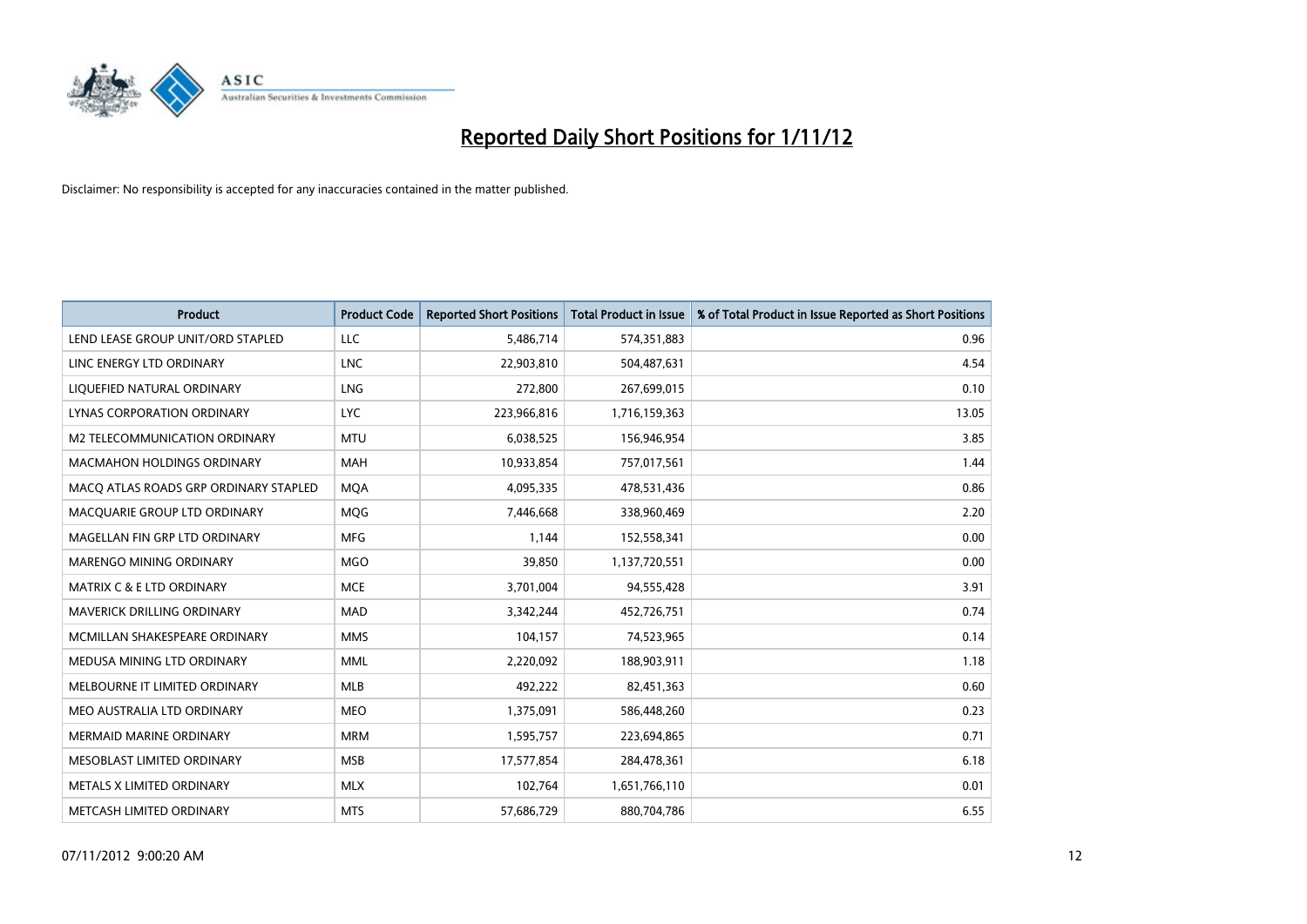

| <b>Product</b>                     | <b>Product Code</b> | <b>Reported Short Positions</b> | <b>Total Product in Issue</b> | % of Total Product in Issue Reported as Short Positions |
|------------------------------------|---------------------|---------------------------------|-------------------------------|---------------------------------------------------------|
| MICLYN EXP OFFSHR ORDINARY         | <b>MIO</b>          | 15,845                          | 278,639,188                   | 0.01                                                    |
| MILTON CORPORATION ORDINARY        | <b>MLT</b>          | 12,800                          | 121,625,655                   | 0.01                                                    |
| MINBOS RESOURCES LTD ORDINARY      | <b>MNB</b>          | 42,367                          | 113,276,250                   | 0.04                                                    |
| MINCOR RESOURCES NL ORDINARY       | <b>MCR</b>          | 1,165,105                       | 188,208,274                   | 0.62                                                    |
| MINERAL DEPOSITS ORDINARY          | <b>MDL</b>          | 338,035                         | 83,538,786                    | 0.40                                                    |
| MINERAL RESOURCES, ORDINARY        | <b>MIN</b>          | 5,546,080                       | 185,006,018                   | 3.00                                                    |
| MIRABELA NICKEL LTD ORDINARY       | <b>MBN</b>          | 10,641,717                      | 876,582,736                   | 1.21                                                    |
| MIRVAC GROUP STAPLED SECURITIES    | <b>MGR</b>          | 20,189,491                      | 3,425,587,451                 | 0.59                                                    |
| <b>MOLOPO ENERGY LTD ORDINARY</b>  | <b>MPO</b>          | 475,596                         | 245,849,711                   | 0.19                                                    |
| <b>MONADELPHOUS GROUP ORDINARY</b> | <b>MND</b>          | 5,757,459                       | 90,663,543                    | 6.35                                                    |
| MORTGAGE CHOICE LTD ORDINARY       | <b>MOC</b>          | 2,344,719                       | 123,431,282                   | 1.90                                                    |
| <b>MOUNT GIBSON IRON ORDINARY</b>  | <b>MGX</b>          | 3,377,290                       | 1,090,584,232                 | 0.31                                                    |
| MURCHISON METALS LTD ORDINARY      | <b>MMX</b>          | 1,352,166                       | 450,427,346                   | 0.30                                                    |
| <b>MYER HOLDINGS LTD ORDINARY</b>  | <b>MYR</b>          | 82,090,208                      | 583,384,551                   | 14.07                                                   |
| <b>MYSTATE LIMITED ORDINARY</b>    | <b>MYS</b>          | 20,024                          | 87,012,663                    | 0.02                                                    |
| NATIONAL AUST. BANK ORDINARY       | <b>NAB</b>          | 10,946,357                      | 2,297,237,138                 | 0.48                                                    |
| NAVITAS LIMITED ORDINARY           | <b>NVT</b>          | 11,389,593                      | 375,367,918                   | 3.03                                                    |
| NEON ENERGY LIMITED ORDINARY       | <b>NEN</b>          | 3,439,989                       | 548,082,936                   | 0.63                                                    |
| NEW HOPE CORPORATION ORDINARY      | NHC                 | 2,631,663                       | 830,526,815                   | 0.32                                                    |
| NEW STANDARD ENERGY ORDINARY       | <b>NSE</b>          | 1,078                           | 305,331,847                   | 0.00                                                    |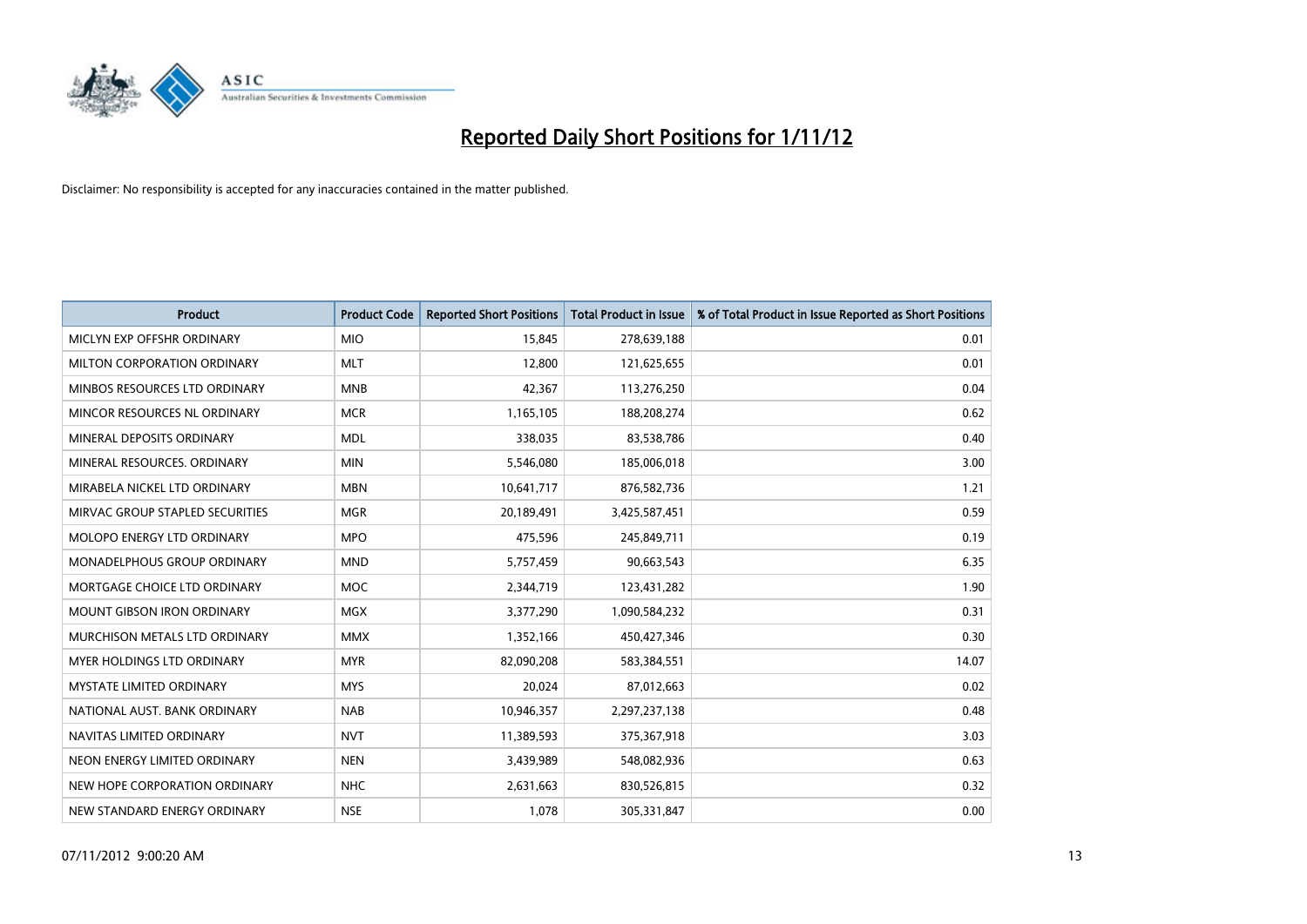

| <b>Product</b>                        | <b>Product Code</b> | <b>Reported Short Positions</b> | <b>Total Product in Issue</b> | % of Total Product in Issue Reported as Short Positions |
|---------------------------------------|---------------------|---------------------------------|-------------------------------|---------------------------------------------------------|
| NEWCREST MINING ORDINARY              | <b>NCM</b>          | 1,969,691                       | 765,906,839                   | 0.26                                                    |
| NEWS CORP A NON-VOTING CDI            | <b>NWSLV</b>        | 3,023,305                       | 1,547,018,983                 | 0.20                                                    |
| NEWS CORP B VOTING CDI                | <b>NWS</b>          | 1,529,250                       | 798,520,953                   | 0.19                                                    |
| NEWSAT LIMITED ORDINARY               | <b>NWT</b>          | 70,000                          | 233,052,157                   | 0.03                                                    |
| NEXTDC LIMITED ORDINARY               | <b>NXT</b>          | 2,772,434                       | 150,627,388                   | 1.84                                                    |
| NEXUS ENERGY LIMITED ORDINARY         | <b>NXS</b>          | 3,198,449                       | 1,329,821,159                 | 0.24                                                    |
| NIDO PETROLEUM ORDINARY               | <b>NDO</b>          | 105,313                         | 1,390,829,818                 | 0.01                                                    |
| NOBLE MINERAL RES ORDINARY            | <b>NMG</b>          | 4,121,451                       | 655,522,952                   | 0.63                                                    |
| NORFOLK GROUP ORDINARY                | <b>NFK</b>          | 50                              | 158,890,730                   | 0.00                                                    |
| NORTHERN IRON LTD ORDINARY            | <b>NFE</b>          | 3,876,649                       | 475,971,207                   | 0.81                                                    |
| NORTHERN STAR ORDINARY                | <b>NST</b>          | 1,020,901                       | 423,968,168                   | 0.24                                                    |
| NRW HOLDINGS LIMITED ORDINARY         | <b>NWH</b>          | 5,301,920                       | 278,888,011                   | 1.90                                                    |
| NUFARM LIMITED ORDINARY               | <b>NUF</b>          | 6,274,242                       | 262,662,626                   | 2.39                                                    |
| OCEANAGOLD CORP. CHESS DEPOSITARY INT | <b>OGC</b>          | 954,915                         | 263,278,752                   | 0.36                                                    |
| OIL SEARCH LTD ORDINARY               | <b>OSH</b>          | 2,165,117                       | 1,334,756,742                 | 0.16                                                    |
| OM HOLDINGS LIMITED ORDINARY          | OMH                 | 3,988,156                       | 673,423,337                   | 0.59                                                    |
| ORICA LIMITED ORDINARY                | ORI                 | 2,541,145                       | 365,642,802                   | 0.69                                                    |
| ORIGIN ENERGY ORDINARY                | <b>ORG</b>          | 9,195,015                       | 1,093,611,528                 | 0.84                                                    |
| OROCOBRE LIMITED ORDINARY             | <b>ORE</b>          | 813,693                         | 103,195,029                   | 0.79                                                    |
| OROTONGROUP LIMITED ORDINARY          | ORL                 | 143,547                         | 40,880,902                    | 0.35                                                    |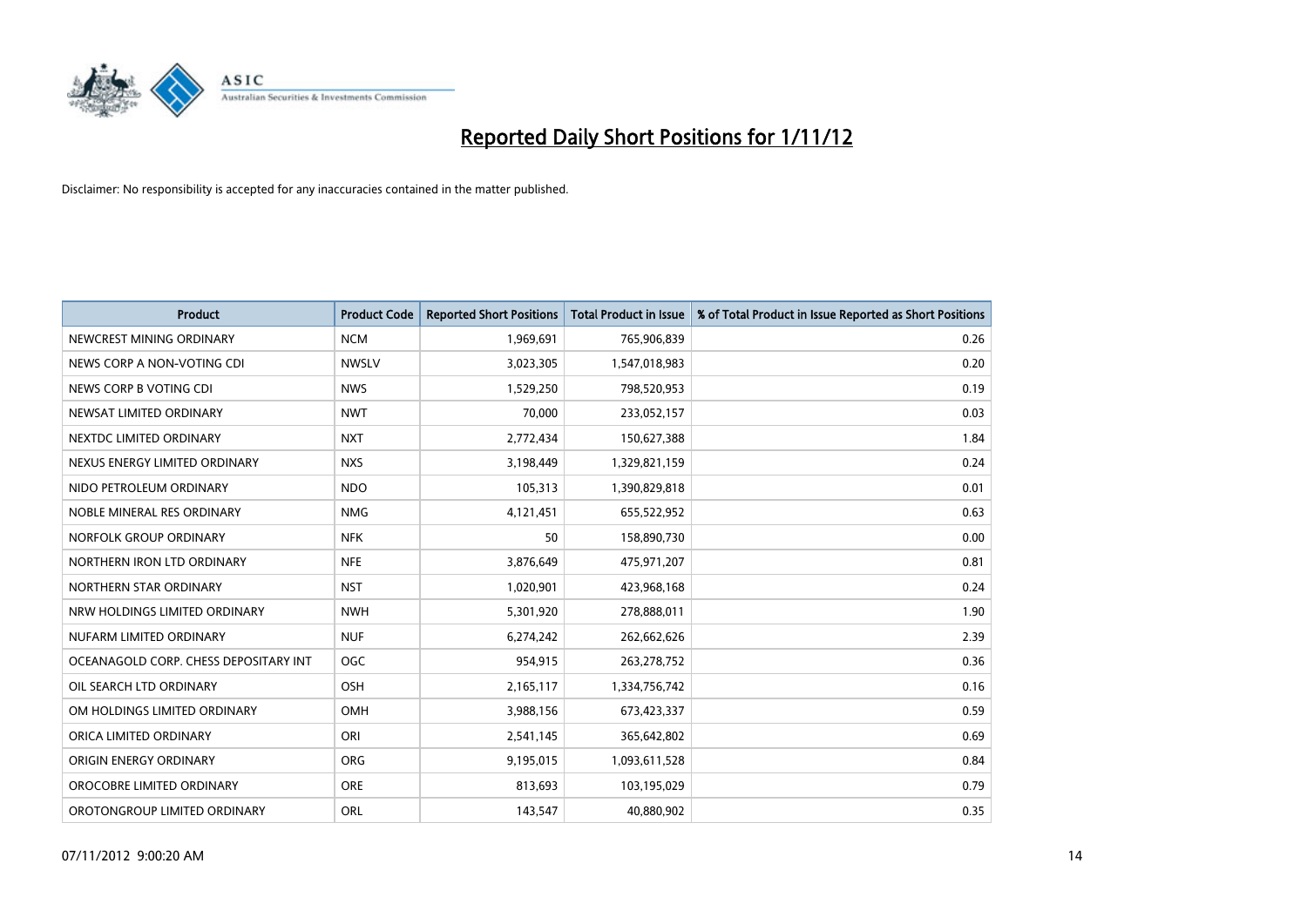

| <b>Product</b>               | <b>Product Code</b> | <b>Reported Short Positions</b> | <b>Total Product in Issue</b> | % of Total Product in Issue Reported as Short Positions |
|------------------------------|---------------------|---------------------------------|-------------------------------|---------------------------------------------------------|
| OZ MINERALS ORDINARY         | OZL                 | 6,077,129                       | 303,470,022                   | 2.00                                                    |
| PACIFIC BRANDS ORDINARY      | <b>PBG</b>          | 8,452,548                       | 912,915,695                   | 0.93                                                    |
| PALADIN ENERGY LTD ORDINARY  | <b>PDN</b>          | 74,708,680                      | 836,825,651                   | 8.93                                                    |
| PANAUST LIMITED ORDINARY     | <b>PNA</b>          | 2,491,446                       | 605,962,322                   | 0.41                                                    |
| PANCONTINENTAL OIL ORDINARY  | <b>PCL</b>          | 233,335                         | 1,148,744,096                 | 0.02                                                    |
| PANORAMIC RESOURCES ORDINARY | PAN                 | 2,671,527                       | 255,681,195                   | 1.04                                                    |
| PAPERLINX LIMITED ORDINARY   | <b>PPX</b>          | 141,291                         | 609,280,761                   | 0.02                                                    |
| PAPILLON RES LTD ORDINARY    | PIR                 | 1,680,842                       | 255,962,388                   | 0.66                                                    |
| PEET LIMITED ORDINARY        | <b>PPC</b>          | 3,515,057                       | 321,013,141                   | 1.09                                                    |
| PERILYA LIMITED ORDINARY     | PEM                 | 3,026                           | 769,316,426                   | 0.00                                                    |
| PERPETUAL LIMITED ORDINARY   | <b>PPT</b>          | 2,050,939                       | 41,980,678                    | 4.89                                                    |
| PERSEUS MINING LTD ORDINARY  | PRU                 | 7,758,222                       | 457,962,088                   | 1.69                                                    |
| PHARMAXIS LTD ORDINARY       | <b>PXS</b>          | 6,086,824                       | 307,888,389                   | 1.98                                                    |
| PLATINUM ASSET ORDINARY      | <b>PTM</b>          | 12,299,582                      | 561,347,878                   | 2.19                                                    |
| PLATINUM AUSTRALIA ORDINARY  | PLA                 | 836,127                         | 504,968,043                   | 0.17                                                    |
| PMI GOLD CORP CDI 1:1        | <b>PVM</b>          | 100,164                         | 75,645,355                    | 0.13                                                    |
| PMP LIMITED ORDINARY         | <b>PMP</b>          | 146,499                         | 323,781,124                   | 0.05                                                    |
| PRANA BIOTECHNOLOGY ORDINARY | PBT                 | 127,880                         | 340,689,928                   | 0.04                                                    |
| PREMIER INVESTMENTS ORDINARY | <b>PMV</b>          | 985,586                         | 155,260,478                   | 0.63                                                    |
| PRIMA BIOMED LTD ORDINARY    | PRR                 | 6,288,810                       | 1,066,063,388                 | 0.59                                                    |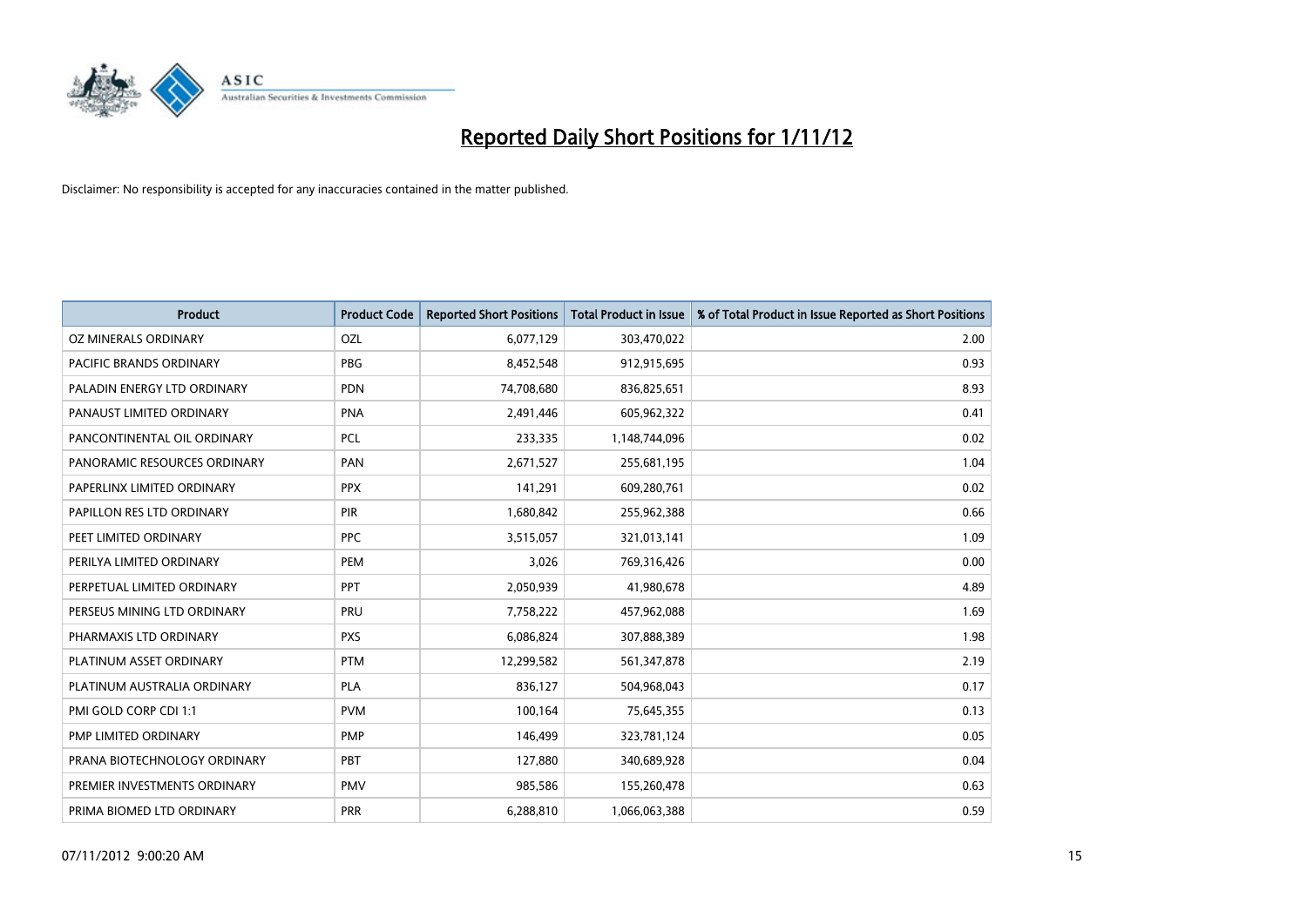

| <b>Product</b>                      | <b>Product Code</b> | <b>Reported Short Positions</b> | <b>Total Product in Issue</b> | % of Total Product in Issue Reported as Short Positions |
|-------------------------------------|---------------------|---------------------------------|-------------------------------|---------------------------------------------------------|
| PRIMARY HEALTH CARE ORDINARY        | <b>PRY</b>          | 27,280,220                      | 502,983,554                   | 5.42                                                    |
| PRIMEAG AUSTRALIA ORDINARY          | PAG                 | 52,577                          | 266,394,444                   | 0.02                                                    |
| PROGRAMMED ORDINARY                 | <b>PRG</b>          | 486,333                         | 118,177,001                   | 0.41                                                    |
| <b>QANTAS AIRWAYS ORDINARY</b>      | QAN                 | 17,919,216                      | 2,265,123,620                 | 0.79                                                    |
| <b>OBE INSURANCE GROUP ORDINARY</b> | <b>OBE</b>          | 59,660,075                      | 1,196,747,582                 | 4.99                                                    |
| OR NATIONAL LIMITED ORDINARY        | <b>ORN</b>          | 13,856,130                      | 2,425,468,941                 | 0.57                                                    |
| ORXPHARMA LTD ORDINARY              | <b>QRX</b>          | 96,662                          | 144,577,206                   | 0.07                                                    |
| <b>QUBE LOGISTICS HLDG ORDINARY</b> | <b>QUB</b>          | 12,485,985                      | 924,489,845                   | 1.35                                                    |
| RAMELIUS RESOURCES ORDINARY         | <b>RMS</b>          | 3,911,446                       | 336,256,949                   | 1.16                                                    |
| RAMSAY HEALTH CARE ORDINARY         | <b>RHC</b>          | 2,275,726                       | 202,081,252                   | 1.13                                                    |
| <b>RCR TOMLINSON ORDINARY</b>       | <b>RCR</b>          | 350,560                         | 132,406,265                   | 0.26                                                    |
| <b>REA GROUP ORDINARY</b>           | <b>REA</b>          | 123,995                         | 131,714,699                   | 0.09                                                    |
| <b>RECKON LIMITED ORDINARY</b>      | <b>RKN</b>          | 851,995                         | 129,488,015                   | 0.66                                                    |
| <b>RED 5 LIMITED ORDINARY</b>       | <b>RED</b>          | 86,259                          | 135,488,008                   | 0.06                                                    |
| <b>RED FORK ENERGY ORDINARY</b>     | <b>RFE</b>          | 2,461,311                       | 384,951,719                   | 0.64                                                    |
| REDBANK ENERGY LTD ORDINARY         | AEJ                 | 13                              | 786,287                       | 0.00                                                    |
| REDFLEX HOLDINGS ORDINARY           | <b>RDF</b>          | 73,766                          | 110,762,310                   | 0.07                                                    |
| REECE AUSTRALIA LTD. ORDINARY       | <b>REH</b>          | 499                             | 99,600,000                    | 0.00                                                    |
| <b>REGIS RESOURCES ORDINARY</b>     | <b>RRL</b>          | 882,640                         | 455,170,840                   | 0.19                                                    |
| RESMED INC CDI 10:1                 | <b>RMD</b>          | 3,104,348                       | 1,556,242,300                 | 0.20                                                    |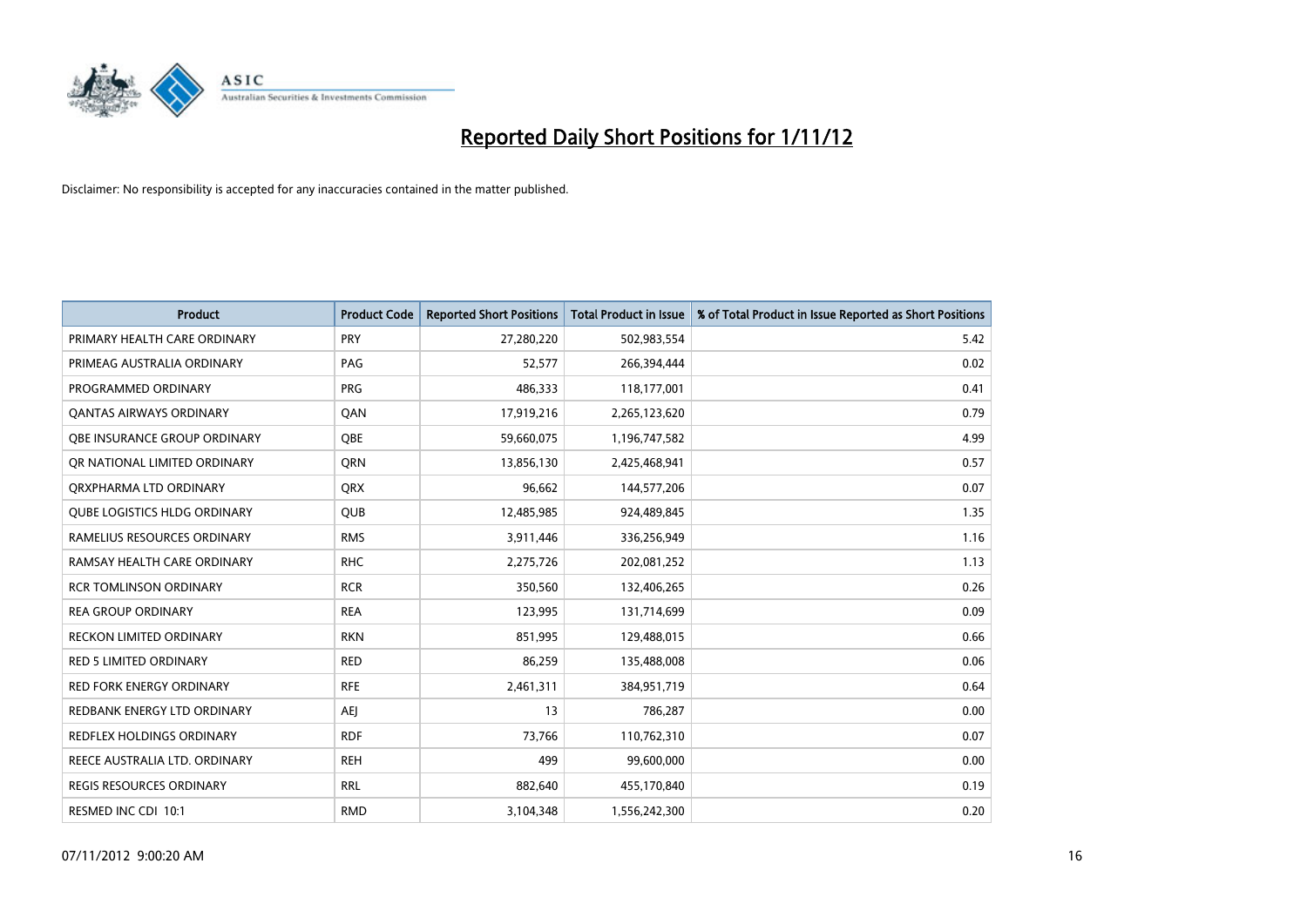

| <b>Product</b>                   | <b>Product Code</b> | <b>Reported Short Positions</b> | <b>Total Product in Issue</b> | % of Total Product in Issue Reported as Short Positions |
|----------------------------------|---------------------|---------------------------------|-------------------------------|---------------------------------------------------------|
| <b>RESOLUTE MINING ORDINARY</b>  | <b>RSG</b>          | 3,052,072                       | 632,071,957                   | 0.48                                                    |
| RESOURCE GENERATION ORDINARY     | <b>RES</b>          | 173                             | 262,895,652                   | 0.00                                                    |
| RETAIL FOOD GROUP ORDINARY       | <b>RFG</b>          | 141,784                         | 125,240,114                   | 0.11                                                    |
| REVERSE CORP LIMITED ORDINARY    | <b>REF</b>          | 100                             | 92,382,175                    | 0.00                                                    |
| REX MINERALS LIMITED ORDINARY    | <b>RXM</b>          | 1,332,312                       | 188,907,284                   | 0.71                                                    |
| <b>RHG LIMITED ORDINARY</b>      | <b>RHG</b>          | 35,085                          | 308,483,177                   | 0.01                                                    |
| <b>RIALTO ENERGY ORDINARY</b>    | <b>RIA</b>          | 41                              | 672,259,992                   | 0.00                                                    |
| RIO TINTO LIMITED ORDINARY       | <b>RIO</b>          | 14,009,282                      | 435,758,720                   | 3.21                                                    |
| ROC OIL COMPANY ORDINARY         | <b>ROC</b>          | 1,281,517                       | 683,235,552                   | 0.19                                                    |
| <b>RURALCO HOLDINGS ORDINARY</b> | <b>RHL</b>          | 12,000                          | 55,019,284                    | 0.02                                                    |
| SAI GLOBAL LIMITED ORDINARY      | SAI                 | 6,155,899                       | 206,605,331                   | 2.98                                                    |
| SALMAT LIMITED ORDINARY          | <b>SLM</b>          | 1,560,085                       | 159,812,799                   | 0.98                                                    |
| SAMSON OIL & GAS LTD ORDINARY    | <b>SSN</b>          | 5,589,184                       | 1,811,500,663                 | 0.31                                                    |
| SANDFIRE RESOURCES ORDINARY      | <b>SFR</b>          | 2,507,582                       | 152,724,301                   | 1.64                                                    |
| <b>SANTOS LTD ORDINARY</b>       | <b>STO</b>          | 3,013,818                       | 958,844,208                   | 0.31                                                    |
| SARACEN MINERAL ORDINARY         | SAR                 | 3,429,977                       | 595,032,306                   | 0.58                                                    |
| SEDGMAN LIMITED ORDINARY         | <b>SDM</b>          | 176,484                         | 217,623,797                   | 0.08                                                    |
| SEEK LIMITED ORDINARY            | <b>SEK</b>          | 11,331,784                      | 337,101,307                   | 3.36                                                    |
| SENEX ENERGY LIMITED ORDINARY    | <b>SXY</b>          | 3,164,979                       | 1,139,734,837                 | 0.28                                                    |
| SERVICE STREAM ORDINARY          | <b>SSM</b>          | 400                             | 283,418,867                   | 0.00                                                    |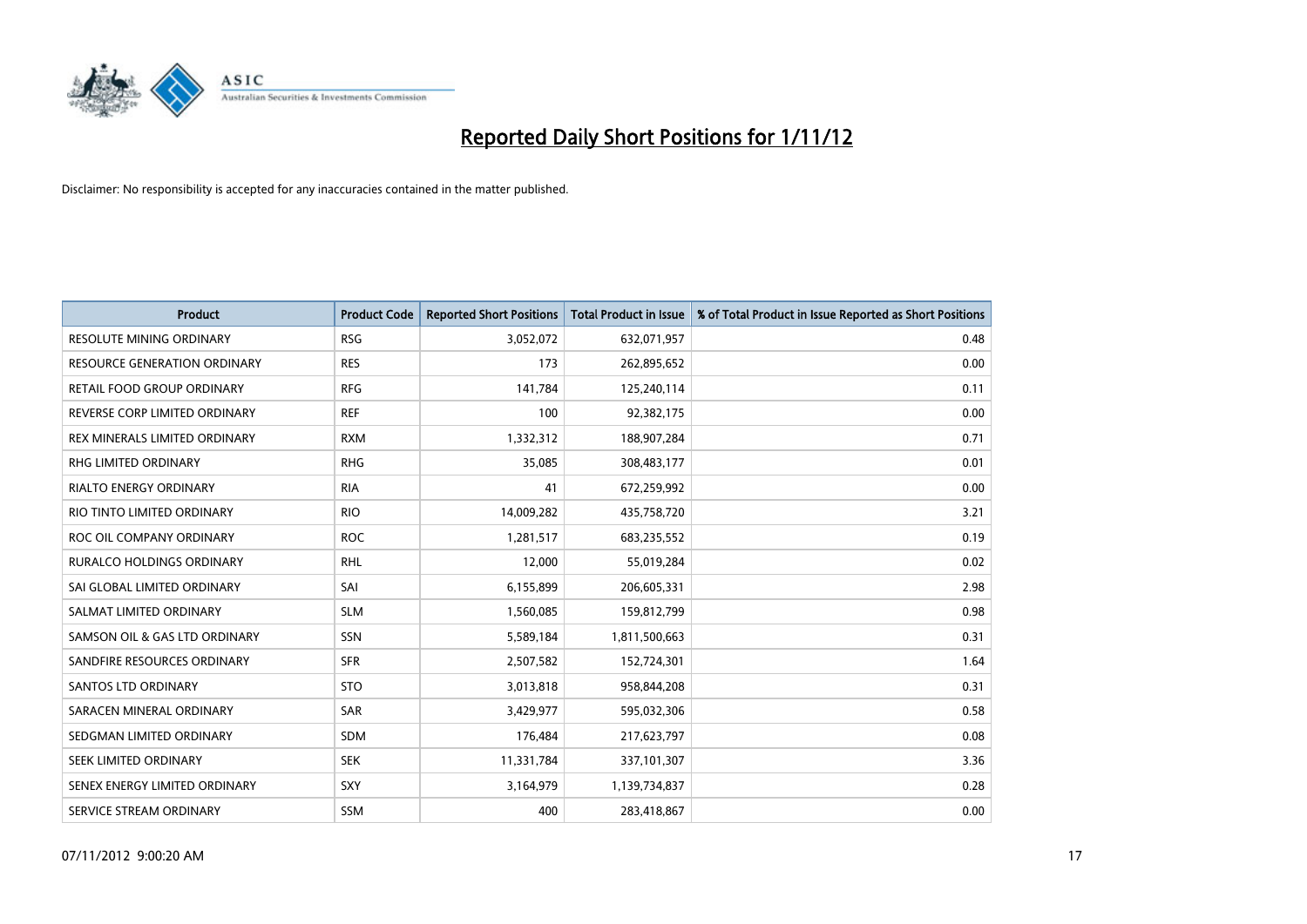

| <b>Product</b>                           | <b>Product Code</b> | <b>Reported Short Positions</b> | <b>Total Product in Issue</b> | % of Total Product in Issue Reported as Short Positions |
|------------------------------------------|---------------------|---------------------------------|-------------------------------|---------------------------------------------------------|
| SEVEN GROUP HOLDINGS ORDINARY            | <b>SVW</b>          | 1,838,600                       | 307,410,281                   | 0.60                                                    |
| SEVEN WEST MEDIA LTD ORDINARY            | <b>SWM</b>          | 24,065,881                      | 999,160,872                   | 2.41                                                    |
| SHEFFIELD RES LTD ORDINARY               | <b>SFX</b>          | 10,000                          | 83,141,669                    | 0.01                                                    |
| SIGMA PHARMACEUTICAL ORDINARY            | <b>SIP</b>          | 5,077,181                       | 1,180,143,739                 | 0.43                                                    |
| SILEX SYSTEMS ORDINARY                   | <b>SLX</b>          | 891,417                         | 170,228,676                   | 0.52                                                    |
| SILVER LAKE RESOURCE ORDINARY            | <b>SLR</b>          | 16,449,952                      | 225,493,476                   | 7.30                                                    |
| SIMS METAL MGMT LTD ORDINARY             | SGM                 | 7,696,671                       | 204, 261, 437                 | 3.77                                                    |
| SINGAPORE TELECOMM. CHESS DEPOSITARY INT | <b>SGT</b>          | 8,695,641                       | 140,842,714                   | 6.17                                                    |
| SIRIUS RESOURCES NL ORDINARY             | <b>SIR</b>          | 28,128                          | 190,170,086                   | 0.01                                                    |
| SIRTEX MEDICAL ORDINARY                  | <b>SRX</b>          | 110,000                         | 55,768,136                    | 0.20                                                    |
| SKILLED GROUP LTD ORDINARY               | <b>SKE</b>          | 2,589,340                       | 233,487,276                   | 1.11                                                    |
| <b>SKY NETWORK ORDINARY</b>              | <b>SKT</b>          | 307,896                         | 389,139,785                   | 0.08                                                    |
| SMS MANAGEMENT, ORDINARY                 | <b>SMX</b>          | 707,481                         | 68,900,456                    | 1.03                                                    |
| SONIC HEALTHCARE ORDINARY                | <b>SHL</b>          | 4,360,776                       | 395,565,681                   | 1.10                                                    |
| SOUL PATTINSON (W.H) ORDINARY            | SOL                 | 18,485                          | 239,395,320                   | 0.01                                                    |
| SOUTH BOULDER MINES ORDINARY             | <b>STB</b>          | 134,795                         | 126,732,826                   | 0.11                                                    |
| SP AUSNET STAPLED SECURITIES             | <b>SPN</b>          | 5,594,668                       | 3,339,620,165                 | 0.17                                                    |
| SPARK INFRASTRUCTURE STAPLED NOTE & UNIT | SKI                 | 38,779,682                      | 1,326,734,264                 | 2.92                                                    |
| SPDR 200 FUND ETF UNITS                  | <b>STW</b>          | 15,688                          | 49,059,567                    | 0.03                                                    |
| SPECIALTY FASHION ORDINARY               | <b>SFH</b>          | 2,830,649                       | 192,236,121                   | 1.47                                                    |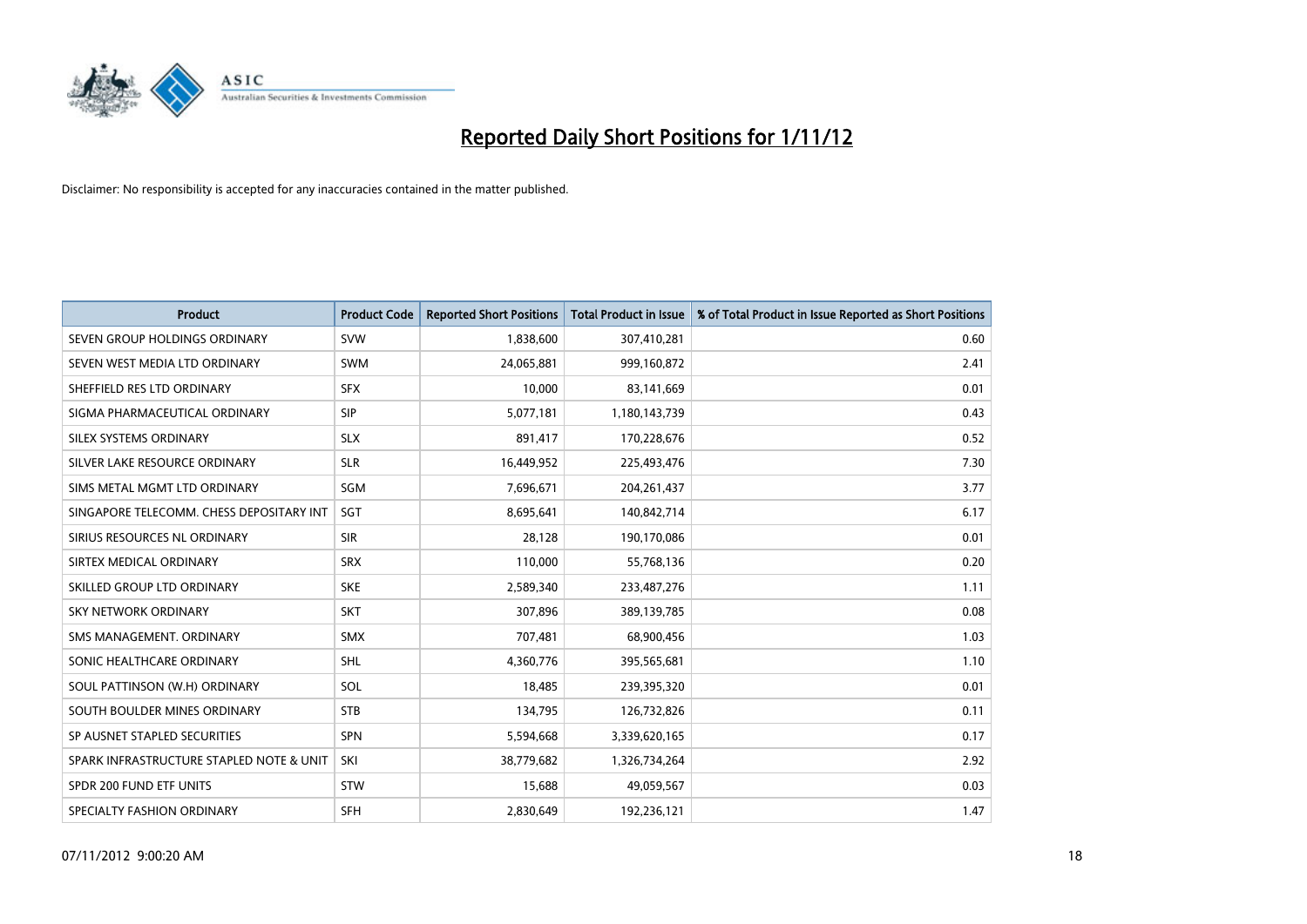

| <b>Product</b>                   | <b>Product Code</b> | <b>Reported Short Positions</b> | <b>Total Product in Issue</b> | % of Total Product in Issue Reported as Short Positions |
|----------------------------------|---------------------|---------------------------------|-------------------------------|---------------------------------------------------------|
| ST BARBARA LIMITED ORDINARY      | <b>SBM</b>          | 4,552,046                       | 488,074,077                   | 0.93                                                    |
| STANMORE COAL LTD ORDINARY       | <b>SMR</b>          | 32,870                          | 200,492,804                   | 0.02                                                    |
| STARPHARMA HOLDINGS ORDINARY     | SPL                 | 4,638,465                       | 283,640,060                   | 1.64                                                    |
| STHN CROSS MEDIA ORDINARY        | <b>SXL</b>          | 20,124,064                      | 704,858,524                   | 2.86                                                    |
| STOCKLAND UNITS/ORD STAPLED      | SGP                 | 18,447,533                      | 2,202,657,963                 | 0.84                                                    |
| STRAITS RES LTD. ORDINARY        | SRO                 | 536,075                         | 1,164,150,159                 | 0.05                                                    |
| STW COMMUNICATIONS ORDINARY      | SGN                 | 2,416,630                       | 362,798,351                   | 0.67                                                    |
| SUNCORP GROUP LTD ORDINARY       | <b>SUN</b>          | 7,262,431                       | 1,286,600,980                 | 0.56                                                    |
| SUNDANCE ENERGY ORDINARY         | <b>SEA</b>          | 267,655                         | 277,098,474                   | 0.10                                                    |
| SUNDANCE RESOURCES ORDINARY      | <b>SDL</b>          | 2,421,427                       | 3,049,577,034                 | 0.08                                                    |
| SUNLAND GROUP LTD ORDINARY       | <b>SDG</b>          | 18,391                          | 191,238,877                   | 0.01                                                    |
| SUPER RET REP LTD ORDINARY       | <b>SUL</b>          | 851,210                         | 196,382,811                   | 0.43                                                    |
| SYD AIRPORT STAPLED US PROHIBIT. | <b>SYD</b>          | 9,815,310                       | 1,861,210,782                 | 0.53                                                    |
| SYRAH RESOURCES ORDINARY         | <b>SYR</b>          | 14,913                          | 133,869,590                   | 0.01                                                    |
| TABCORP HOLDINGS LTD ORDINARY    | <b>TAH</b>          | 14,526,395                      | 734,015,737                   | 1.98                                                    |
| TANAMI GOLD NL ORDINARY          | <b>TAM</b>          | 574,469                         | 261,132,677                   | 0.22                                                    |
| TAP OIL LIMITED ORDINARY         | <b>TAP</b>          | 454,501                         | 241,295,311                   | 0.19                                                    |
| TASSAL GROUP LIMITED ORDINARY    | <b>TGR</b>          | 99,724                          | 146,304,404                   | 0.07                                                    |
| <b>TATTS GROUP LTD ORDINARY</b>  | <b>TTS</b>          | 3,549,677                       | 1,384,791,963                 | 0.26                                                    |
| TELECOM CORPORATION ORDINARY     | <b>TEL</b>          | 13,594,364                      | 1,866,323,099                 | 0.73                                                    |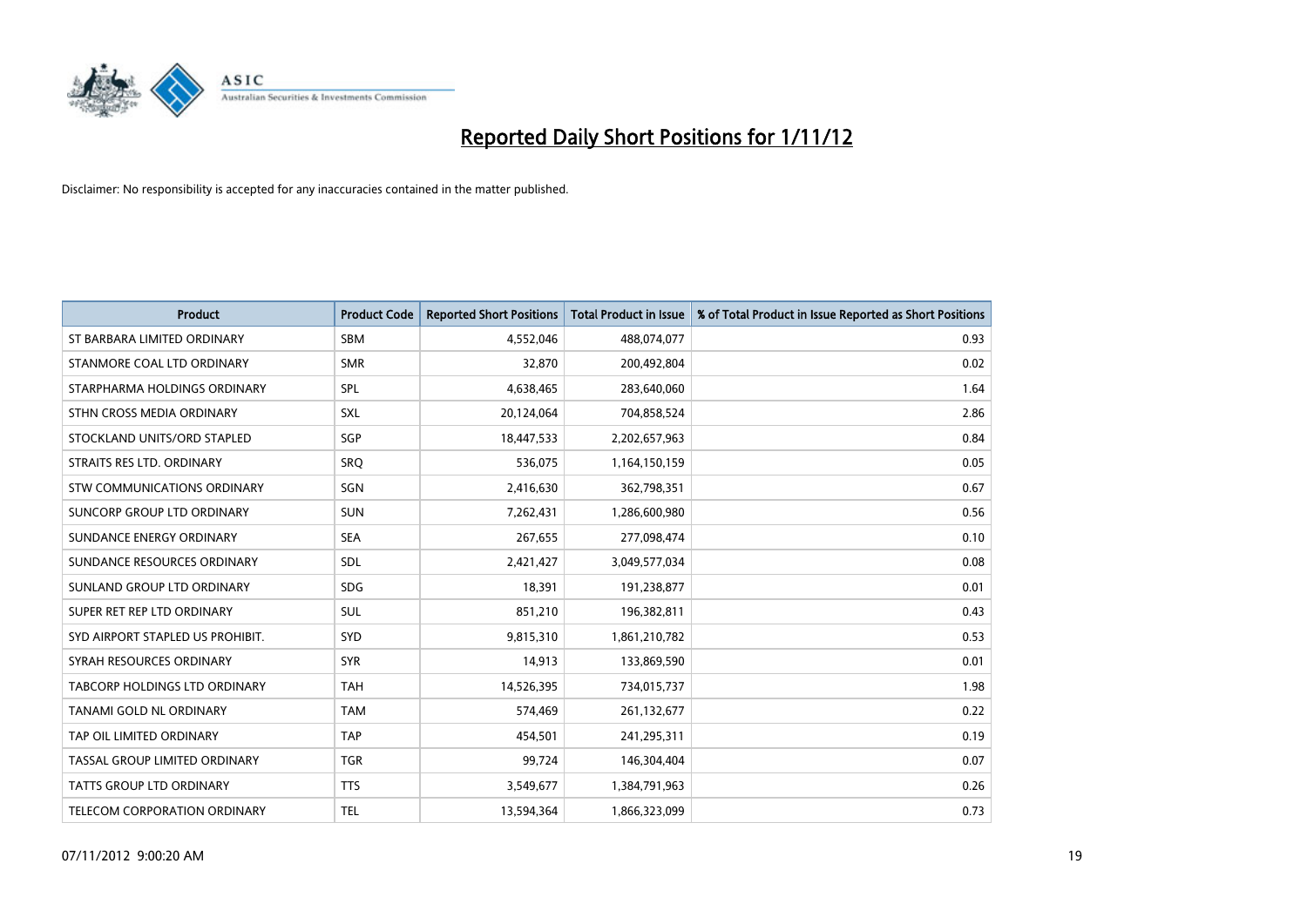

| <b>Product</b>                       | <b>Product Code</b> | <b>Reported Short Positions</b> | <b>Total Product in Issue</b> | % of Total Product in Issue Reported as Short Positions |
|--------------------------------------|---------------------|---------------------------------|-------------------------------|---------------------------------------------------------|
| <b>TELSTRA CORPORATION, ORDINARY</b> | <b>TLS</b>          | 14,956,619                      | 12,443,074,357                | 0.12                                                    |
| TEN NETWORK HOLDINGS ORDINARY        | <b>TEN</b>          | 105,645,289                     | 1,437,204,873                 | 7.35                                                    |
| TERANGA GOLD CORP CDI 1:1            | <b>TGZ</b>          | 30,558                          | 162,599,120                   | 0.02                                                    |
| TFS CORPORATION LTD ORDINARY         | <b>TFC</b>          |                                 | 279,621,829                   | 0.00                                                    |
| THE REJECT SHOP ORDINARY             | <b>TRS</b>          | 2,651,847                       | 26,092,220                    | 10.16                                                   |
| THORN GROUP LIMITED ORDINARY         | <b>TGA</b>          | 106,322                         | 146,374,703                   | 0.07                                                    |
| <b>TIGER RESOURCES ORDINARY</b>      | <b>TGS</b>          | 1,887,853                       | 673,470,269                   | 0.28                                                    |
| TOLL HOLDINGS LTD ORDINARY           | <b>TOL</b>          | 26,801,340                      | 717,133,875                   | 3.74                                                    |
| TOX FREE SOLUTIONS ORDINARY          | <b>TOX</b>          | 87,660                          | 115,311,608                   | 0.08                                                    |
| TPG TELECOM LIMITED ORDINARY         | <b>TPM</b>          | 1,573,729                       | 793,808,141                   | 0.20                                                    |
| <b>TRADE ME GROUP ORDINARY</b>       | <b>TME</b>          | 99,198                          | 396,017,568                   | 0.03                                                    |
| <b>TRANSFIELD SERVICES ORDINARY</b>  | <b>TSE</b>          | 8,334,232                       | 512,457,716                   | 1.63                                                    |
| TRANSPACIFIC INDUST, ORDINARY        | <b>TPI</b>          | 4,386,281                       | 1,578,528,702                 | 0.28                                                    |
| TRANSURBAN GROUP TRIPLE STAPLED SEC. | <b>TCL</b>          | 9,240,440                       | 1,461,665,097                 | 0.63                                                    |
| TREASURY WINE ESTATE ORDINARY        | <b>TWE</b>          | 14,608,606                      | 647,227,144                   | 2.26                                                    |
| TROY RESOURCES LTD ORDINARY          | <b>TRY</b>          | 98,818                          | 91,318,649                    | 0.11                                                    |
| UGL LIMITED ORDINARY                 | UGL                 | 5,254,014                       | 166,315,038                   | 3.16                                                    |
| UNILIFE CORPORATION CDI 6:1          | <b>UNS</b>          | 186,282                         | 252,403,194                   | 0.07                                                    |
| UXC LIMITED ORDINARY                 | <b>UXC</b>          | 1,041,186                       | 308,056,885                   | 0.34                                                    |
| <b>VENTURE MINERALS ORDINARY</b>     | <b>VMS</b>          | 135,674                         | 287,320,170                   | 0.05                                                    |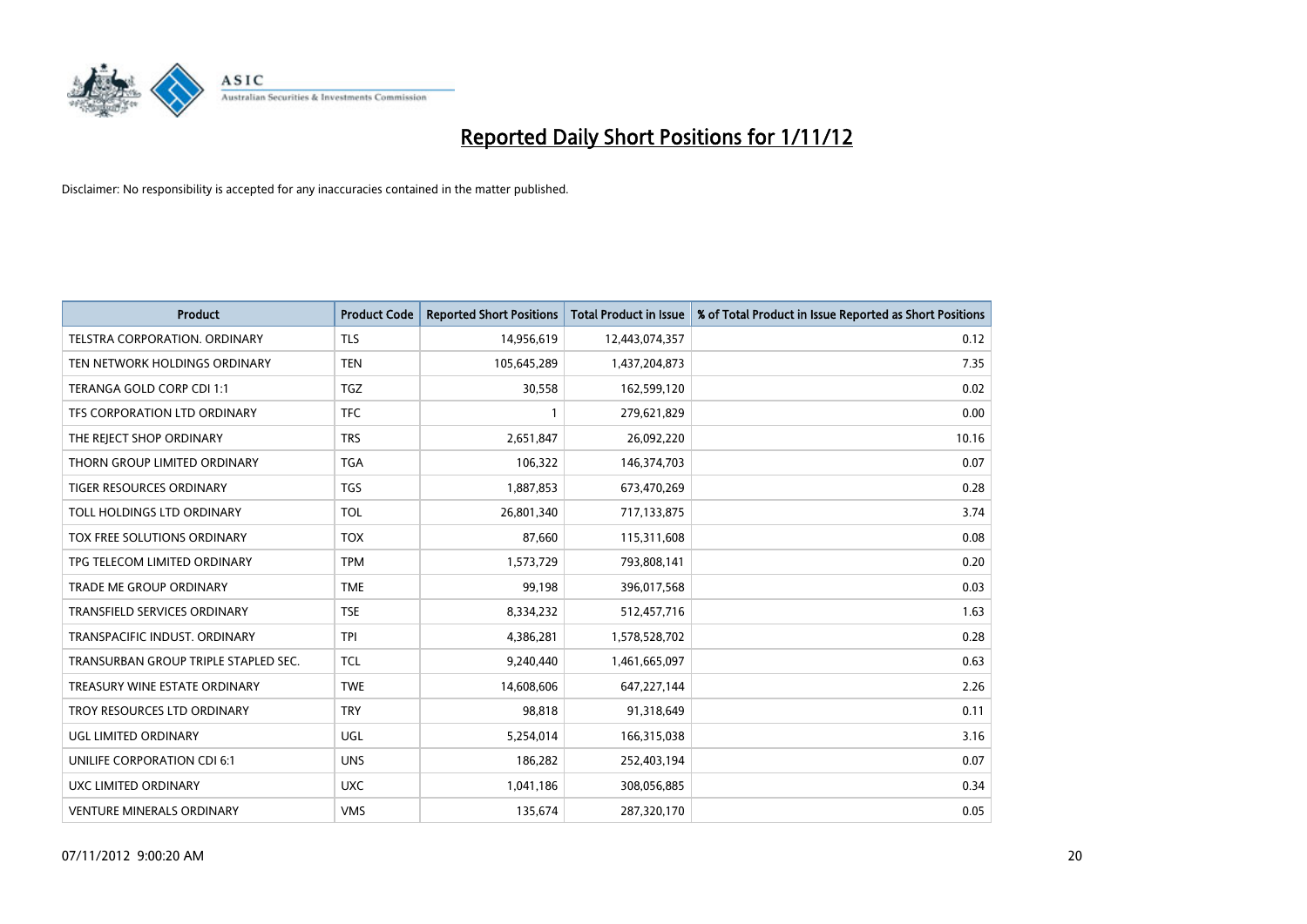

| <b>Product</b>                         | <b>Product Code</b> | <b>Reported Short Positions</b> | <b>Total Product in Issue</b> | % of Total Product in Issue Reported as Short Positions |
|----------------------------------------|---------------------|---------------------------------|-------------------------------|---------------------------------------------------------|
| <b>VIRGIN AUS HLDG LTD ORDINARY</b>    | <b>VAH</b>          | 40,920,664                      | 2,210,197,600                 | 1.85                                                    |
| VITERRA INC CDI 1:1                    | <b>VTA</b>          | 10                              | 68,629,939                    | 0.00                                                    |
| <b>VOCUS COMMS LTD ORDINARY</b>        | VOC                 | 65,006                          | 74,776,058                    | 0.09                                                    |
| WATPAC LIMITED ORDINARY                | <b>WTP</b>          | 8,701                           | 184,332,526                   | 0.00                                                    |
| <b>WDS LIMITED ORDINARY</b>            | <b>WDS</b>          | 7                               | 144,740,614                   | 0.00                                                    |
| WEBIET LIMITED ORDINARY                | <b>WEB</b>          | 226,232                         | 71,065,929                    | 0.32                                                    |
| <b>WESFARMERS LIMITED ORDINARY</b>     | <b>WES</b>          | 25,504,773                      | 1,006,585,045                 | 2.53                                                    |
| WESFARMERS LIMITED PARTIALLY PROTECTED | <b>WESN</b>         | 1,212,523                       | 150,553,765                   | 0.81                                                    |
| WESTERN AREAS NL ORDINARY              | <b>WSA</b>          | 13,049,082                      | 179,735,899                   | 7.26                                                    |
| WESTERN DESERT RES. ORDINARY           | <b>WDR</b>          | 438,461                         | 321,371,029                   | 0.14                                                    |
| WESTFIELD GROUP ORD/UNIT STAPLED SEC   | <b>WDC</b>          | 5,704,151                       | 2,249,809,558                 | 0.25                                                    |
| WESTFIELD RETAIL TST UNIT STAPLED      | <b>WRT</b>          | 21,273,891                      | 3,054,166,195                 | 0.70                                                    |
| WESTPAC BANKING CORP ORDINARY          | <b>WBC</b>          | 30,774,426                      | 3,080,957,113                 | 1.00                                                    |
| WHITE ENERGY COMPANY ORDINARY          | <b>WEC</b>          | 920,552                         | 322,974,494                   | 0.29                                                    |
| WHITEHAVEN COAL ORDINARY               | <b>WHC</b>          | 48,601,339                      | 1,013,190,387                 | 4.80                                                    |
| WHK GROUP LIMITED ORDINARY             | <b>WHG</b>          | 3,500,000                       | 265,200,652                   | 1.32                                                    |
| WOODSIDE PETROLEUM ORDINARY            | <b>WPL</b>          | 1,328,270                       | 823,910,657                   | 0.16                                                    |
| WOOLWORTHS LIMITED ORDINARY            | <b>WOW</b>          | 3,681,093                       | 1,240,297,126                 | 0.30                                                    |
| <b>WORLEYPARSONS LTD ORDINARY</b>      | <b>WOR</b>          | 7,006,873                       | 242,916,509                   | 2.88                                                    |
| WOTIF.COM HOLDINGS ORDINARY            | <b>WTF</b>          | 9,432,619                       | 211,736,244                   | 4.45                                                    |